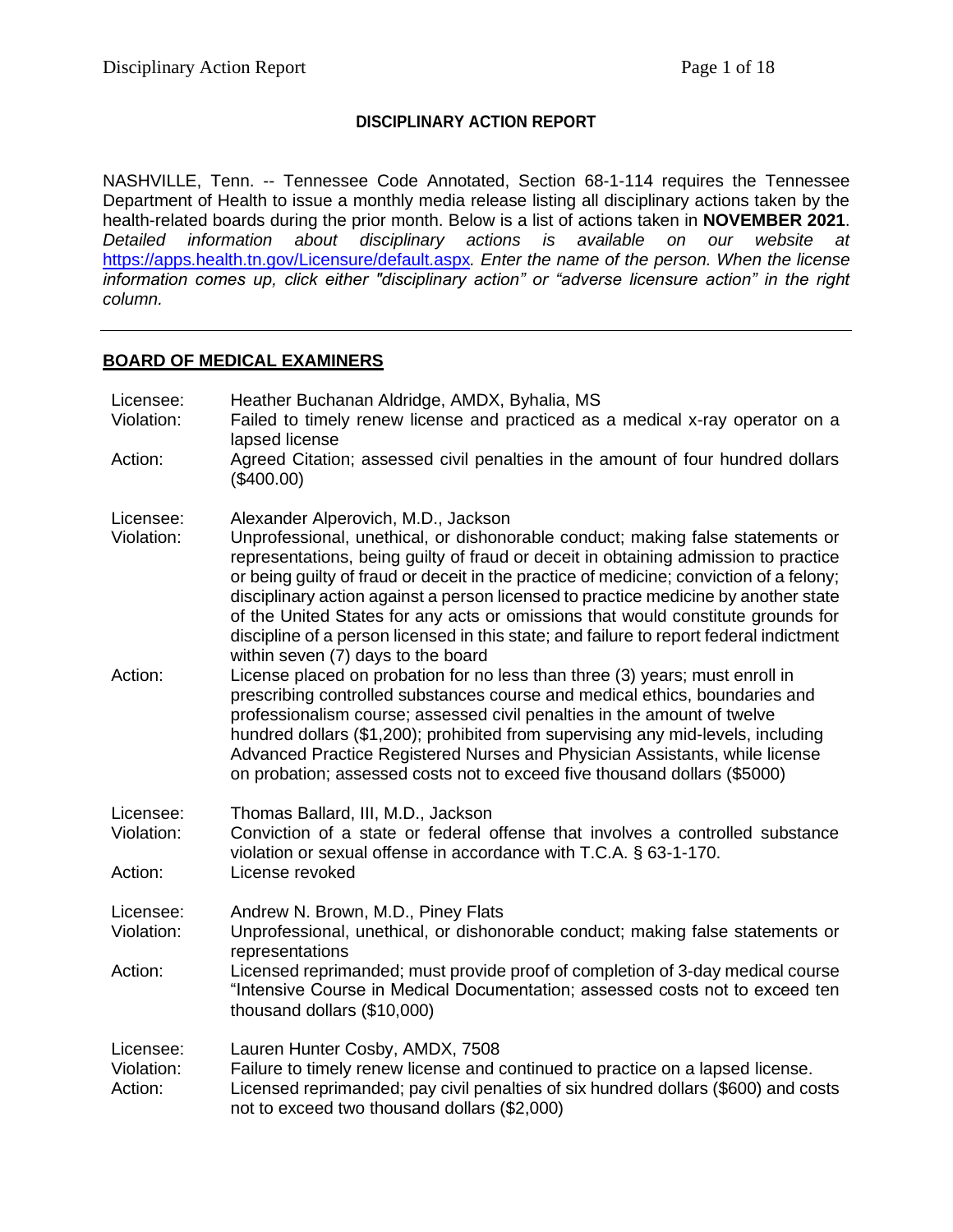| Licensee: | Kenneth H. Hayman, JR., M.D., Memphis |  |  |  |
|-----------|---------------------------------------|--|--|--|
|-----------|---------------------------------------|--|--|--|

Violation: Gross health care liability and poor chard documentation for a patient

- Action: License Reprimanded; must complete twenty (20) continuing education hours in emergency medicine; must complete the 2-day medical course "Intensive Course in Medical Documentation: Clinical, Legal and Economic Implications for Healthcare Providers, including the post course component the of the three (3) and six (6) month chart reviews; civil penalties of five hundred dollars (\$500), plus costs not to exceed three thousand dollars (\$3,000)
- Licensee: Francis X. Letard,JR, M.D. Knoxville
- Violation: Unprofessional, dishonorable, or unethical conduct; dispensing, prescribing or otherwise distributing any controlled substance or drug not in the course of professional practice; making false statements or representations or being guilty of fraud or deceit in the practice of medicine
- Action: License reprimanded; must complete the following medical continuing education courses: Prescribing Controlled Drugs: Critical Issues and Common Pitfalls, Medical Ethics, Boundaries & Professionalism; Restricted from prescribing opioids for 6 months and until completion of the required CEs regarding treatment of opioids, submit proof to the Board that notification of any physicians, podiatrists, APRNs, or PAs with whom he collaborates of this discipline; Civil Penalties of four thousand two hundred dollars (\$4,200) and costs not to exceed five thousand dollars (\$5,000)
- Licensee: Kailyn Marie Kuhn, AMDX, Maryville
- Violation: Failed to timely renew license and practiced as a medical x-ray operator on a lapsed license
- Action: Agreed Citation; assessed civil penalties in the amount of one hundred dollars (\$100)
- Licensee: Jerimiah E. Mason, M.D., Chattanooga
- Violation: Making false statements or representations in obtaining admission to practice. Action: Licensed reprimanded; Respondent shall maintain TMF advocacy with reports to the Board every three (3) months, complete medical ethics and professionalism course along with post course follow-up at six (6) and twelve (12) months; pay civil penalties of one thousand dollars (one thousand dollars (\$1,000)) and costs not to exceed three thousand dollars (\$3,000)

Licensee: Ronald McDow, M.D., Nashville

- Violation: Violation of prior Board Order
- Action: Assessed civil penalties totaling four hundred dollars (\$400), plus costs not to exceed one thousand dollars (one thousand dollars (\$1,000))
- Licensee: James L. Powers, AMDX, Lexington
- Violation: Failed to timely renew license and practiced as a medical x-ray operator on a lapsed license
- Action: Agreed Citation; assessed civil penalties in the amount of three hundred dollars (\$300)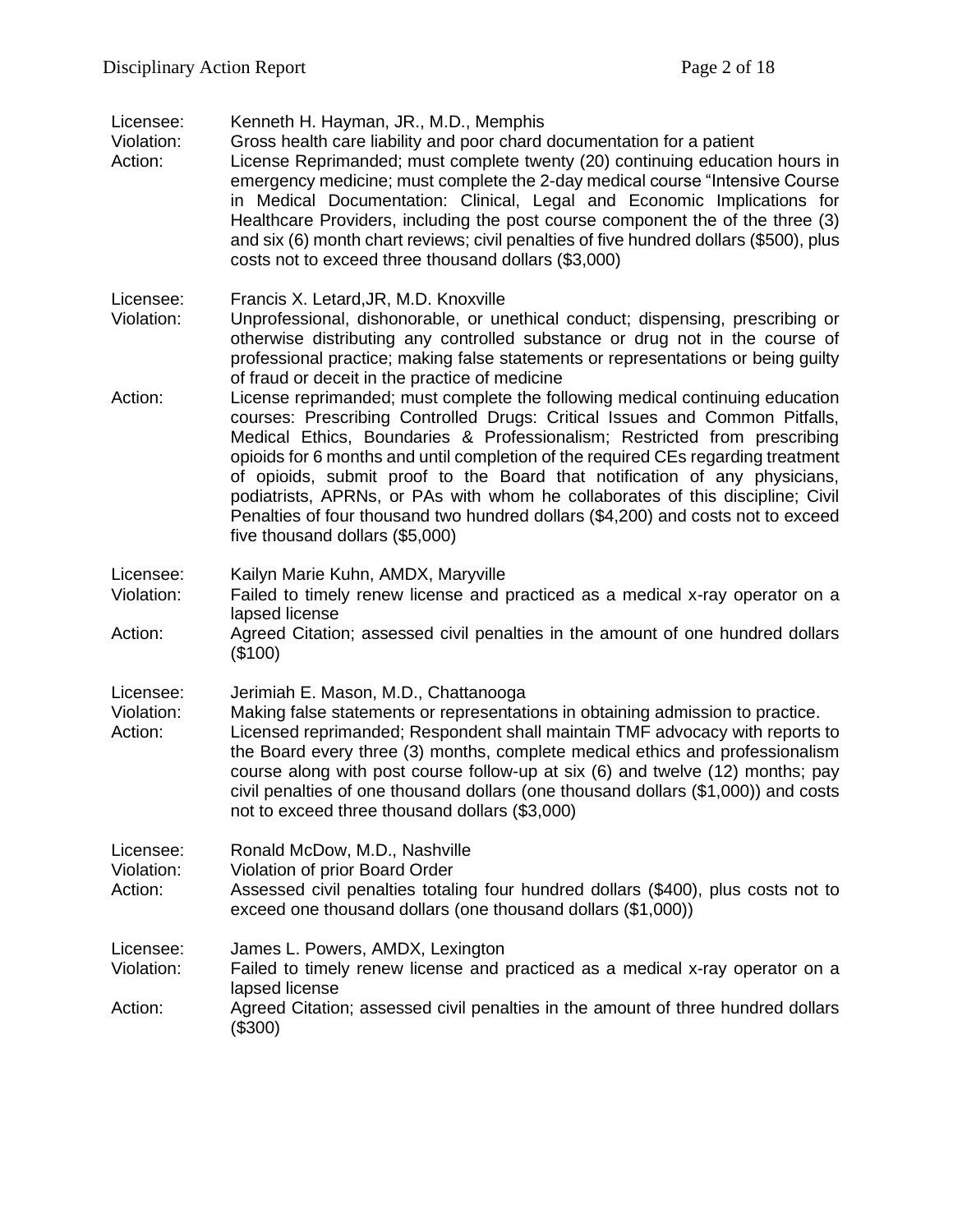| Licensee:<br>Violation:<br>Action: | Frank Gaetano Rao, M.D., Winchester<br>Unprofessional, dishonorable, or unethical conduct, failure to create and maintain<br>a medical record for every patient.<br>Licensed reprimanded, must complete the medical course Prescribing Controlled<br>Drugs: Critical Issues and Common Pitfalls, restricted from prescribing opioids<br>and collaborating with any APRNs or PAs for six (6) months; must submit proof<br>within ninety (90) days of Board's Order that physicians, podiatrists, APRNs or<br>PAs with whom respondent collaborates were notified of this discipline; civil<br>penalties of fifteen hundred dollars (\$1,500), plus costs not to exceed ten<br>thousand dollars (\$10,000)                                                                                                                                                                                                                                                                                                                                                                                                |
|------------------------------------|---------------------------------------------------------------------------------------------------------------------------------------------------------------------------------------------------------------------------------------------------------------------------------------------------------------------------------------------------------------------------------------------------------------------------------------------------------------------------------------------------------------------------------------------------------------------------------------------------------------------------------------------------------------------------------------------------------------------------------------------------------------------------------------------------------------------------------------------------------------------------------------------------------------------------------------------------------------------------------------------------------------------------------------------------------------------------------------------------------|
| Licensee:<br>Violation:<br>Action: | Sreekumar Subramanian, MD, Nashville<br>Failed to properly maintain sufficient continuing education credits<br>Agreed Citation; assessed civil penalty of seven hundred fifty dollars (\$750)                                                                                                                                                                                                                                                                                                                                                                                                                                                                                                                                                                                                                                                                                                                                                                                                                                                                                                           |
| Licensee:<br>Violation:<br>Action: | Terri Marie Tuemler, AMDX, Russellville<br>Failed to properly maintain sufficient continuing education credits<br>Agreed Citation; assessed civil penalty of forty dollars (\$40); provide proof of two<br>(2) continuing education hours plus ten (10) penalty hours                                                                                                                                                                                                                                                                                                                                                                                                                                                                                                                                                                                                                                                                                                                                                                                                                                   |
| Licensee:<br>Violation:<br>Action: | Whitaker M. Smith, M.D., Kingsport<br>Unprofessional, dishonorable, or unethical conduct; habitual intoxication or<br>personal misuse of drugs or stimulants in such manner as to adversely affect the<br>person's ability to practice medicine; dispensing, prescribing or otherwise<br>distributing any controlled substance not medically necessary, advisable, or<br>justified for a diagnosed condition.<br>Licensed reprimanded; Respondent shall maintain advocacy with TMF with<br>reports to the Board every three (3) months, required to notify certain healthcare<br>providers of the discipline, shall not prescribe opioids for six (6) months and shall<br>not collaborate with any advanced practice registered nurses or physician<br>assistants for issuing opioids for at least six (6) months and until completion of<br>prescribing course, complete a medical ethics<br>boundaries<br>the<br>and<br>professionalism course, complete a prescribing course, pay civil penalties of five<br>thousand dollars (\$5,000); and costs not to exceed three thousand dollars<br>(\$3,000) |
| Licensee:<br>Violation:<br>Action: | Philip M. Wakefield, M.D., Florence, AL<br>Action in another state<br>License permanently voluntarily surrendered, same as permanent revocation                                                                                                                                                                                                                                                                                                                                                                                                                                                                                                                                                                                                                                                                                                                                                                                                                                                                                                                                                         |
| Licensee:<br>Violation:<br>Action: | Jacie D York, AMDX, Newport<br>Failed to timely renew license and practiced as a medical x-ray operator on a<br>lapsed license<br>Agreed Citation; assessed civil penalties in the amount of six hundred dollars<br>$(\$600)$                                                                                                                                                                                                                                                                                                                                                                                                                                                                                                                                                                                                                                                                                                                                                                                                                                                                           |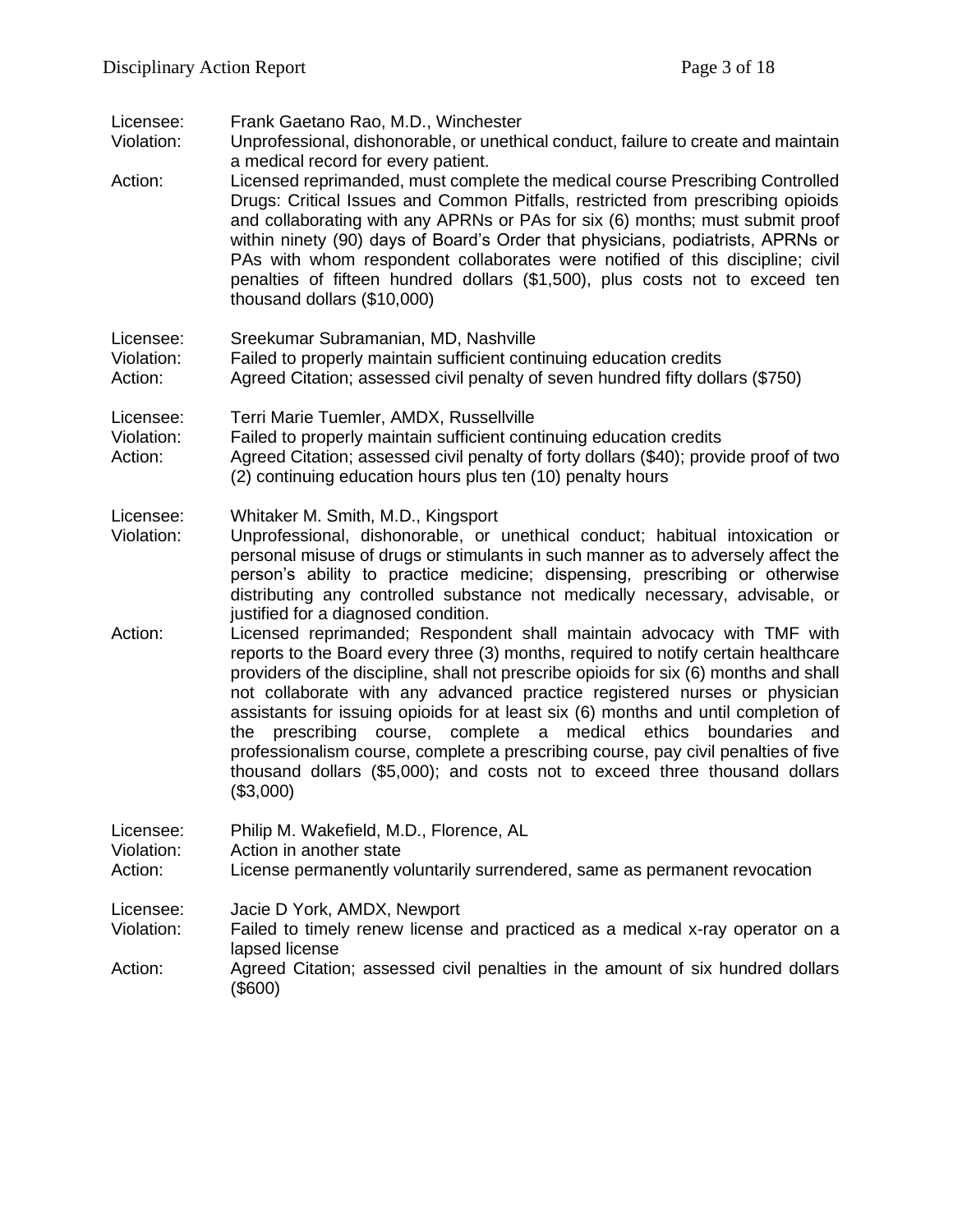## **BOARD OF CHIROPRACTIC EXAMINERS**

| Licensee:<br>Violation:<br>Action: | Kimberly Dawes, DC, Murfreesboro<br>Failed to timely renew license and practiced as a chiropractor on a lapsed license<br>Agreed Citation; assessed civil penalties in the amount of one thousand dollars<br>(\$1,000) |
|------------------------------------|------------------------------------------------------------------------------------------------------------------------------------------------------------------------------------------------------------------------|
| Licensee:<br>Violation:<br>Action: | Jakob Slater, DC, Clarksville<br>Failed to timely renew license and practiced as a chiropractor on a lapsed license<br>Agreed Citation; assessed civil penalties in the amount of one thousand dollars<br>(\$1,000)    |

# **BOARD OF NURSING**

| Licensee:<br>Violation:<br>Action: | Crystal D. Belt, LPN, Kingston<br>Is guilty of a crime; and, is guilty of unprofessional conduct; intentionally or<br>negligently causing physical or emotional injury to a patient; and engaging in acts<br>of dishonesty which relate to the practice of nursing.<br>Voluntary surrender of license, costs not to exceed five hundred dollars (\$500) to<br>be paid within twelve (12) months of assessment of costs                                                                                                                            |
|------------------------------------|---------------------------------------------------------------------------------------------------------------------------------------------------------------------------------------------------------------------------------------------------------------------------------------------------------------------------------------------------------------------------------------------------------------------------------------------------------------------------------------------------------------------------------------------------|
| Licensee:<br>Violation:<br>Action: | Christina Birchfield, APRN/RN, Biloxi MS<br>Unfit or incompetent by reason of negligence, habits, or other cause; and guilty<br>of unprofessional conduct, to wit: improper prescribing of a controlled substance<br>and boundary violations with a patient<br>Voluntary surrender of RN license and APRN certificate; plus costs not to exceed<br>five thousand dollars (\$5,000)                                                                                                                                                                |
| Licensee:<br>Violation:<br>Action: | Gianfranco Capasso, RN, Unicoi<br>Refusing to submit to a drug test or testing positive for any drug on any<br>government or private sector preemployment, or employer-ordered confirmed<br>drug test; and guilty of unprofessional conduct; to wit: being under the influence<br>of alcoholic beverages, or under the influence of drugs which impair judgement<br>while on duty in any health care facility, school, institution, or other workplace<br>location<br>License suspended with terms; assessed civil penalties in the amount of one |
|                                    | thousand dollars (\$1,000); plus costs not to exceed five thousand dollars (\$5,000)                                                                                                                                                                                                                                                                                                                                                                                                                                                              |
| Licensee:<br>Violation:<br>Action: | Katherine Clark, RN, Spring Hill<br>Guilty of a crime; guilty of unprofessional conduct to wit: unauthorized use or<br>removal of narcotics, drugs, supplies, or equipment from any health care facility,<br>school, institution or other workplace location; engaging in acts of dishonesty<br>which relate to the practice of nursing.<br>License suspended with terms                                                                                                                                                                          |
|                                    |                                                                                                                                                                                                                                                                                                                                                                                                                                                                                                                                                   |
| Licensee:<br>Violation:            | Sarah Allen Cox, RN, Bolivar<br>Is guilty of unprofessional conduct; revocation, suspension, probation or other<br>discipline of a license to practice nursing by another state or territory of the United<br>States for any act or omission which would constitute grounds for the revocation,<br>suspension, probation or other discipline of a license in this state.                                                                                                                                                                          |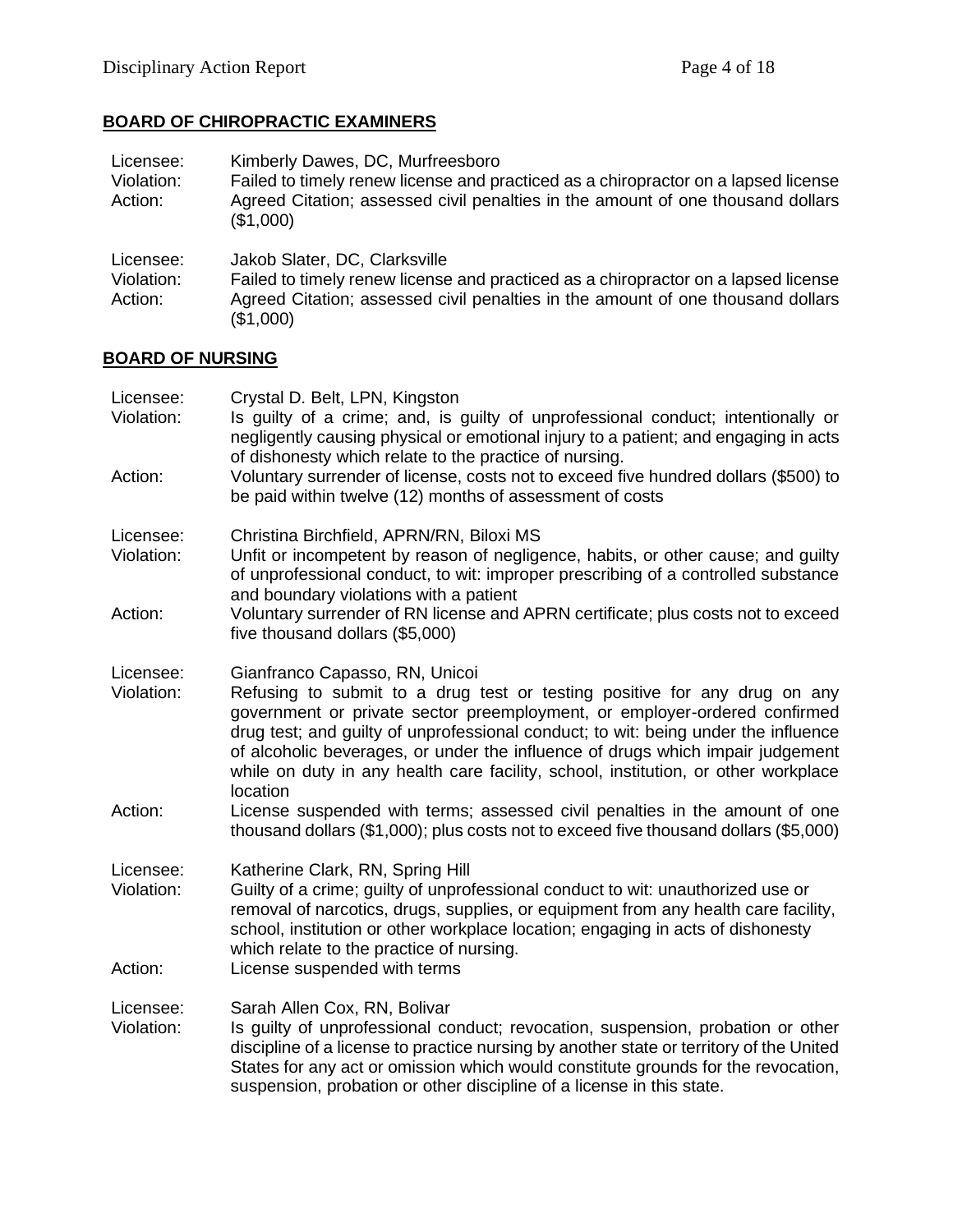Action: License suspended with terms; suspension stayed; license placed on probation for no less than three years to run concurrent with TNPAP; and costs not to exceed five hundred dollars (\$500.00)

Licensee: Dena L. Crews, LPN, Dyersburg

- Violation: Is guilty of unprofessional conduct, to wit: Failing to take appropriate action in safeguarding the patient from incompetent health care practices; and Performing nursing techniques or procedures without proper education and practice.
- Action: Reprimand, ten (10) hours of continuing education, and costs not to exceed five hundred dollars (\$500).

Licensee: Jessica C. Cupp, RN, Murfreesboro

- Violation: Addicted to alcohol or drugs to the degree of interfering with nursing duties, is unfit or incompetent by reason of negligence, habits, or other cause, and is guilty of unprofessional conduct to wit: failure to maintain a record for each patient which accurately reflects the nursing problems and interventions for the patient and/or failure to maintain a record for each patient which accurately reflects the name and title of the nurse providing care; unauthorized use or removal of narcotics, drugs, supplies, or equipment from any health care facility, school, institution, or other workplace location; and engaging in acts of dishonesty which relate to the practice of nursing
- Action: License voluntarily surrendered. Assessed civil penalties in the amount of one thousand dollars (\$1,000), plus costs not to exceed one thousand dollars (\$1,000)
- Licensee: Chelsie B. Curtis, LPN, Martin
- Violation: Testing positive for any drug on any government or private sector preemployment, or employer-ordered confirmed drug test and guilty of unprofessional conduct. Action: License suspended with terms

Licensee: Carley S. Davis, RN, Strawberry Plains

Violation: Is guilty of fraud or deceit in procuring or attempting to procure a license to practice nursing; Is guilty of a crime; Is unfit or incompetent by reason of negligence, habits or other cause; Is addicted to alcohol or drugs to the degree of interfering with nursing duties; and Is guilty of unprofessional conduct: to wit, Failing to report, through proper channels, facts known to the individual regarding incompetent, unethical or illegal practice of any health care provider; Practicing professional nursing in a manner inconsistent with T.C.A. § 63-7- 103; and Engaging in acts of dishonesty which relate to the practice of nursing. Action: Voluntary Surrender of license to practice nursing, same as revocation. Costs not to exceed two hundred dollars (\$200)

Licensee: Laura M. Davis, RN, Maryville

Violation: Guilty of a crime; and guilty of unprofessional conduct

Action: Conditional single state license granted; license suspended with terms; suspension stayed; license placed on probation for no less than three (3) years to run concurrent with TNPAP

Licensee: Ammatur-Raheem Egyin, RN, Tracy CA

Violation: Guilty of unprofessional conduct to wit: revocation, suspension, probation or other discipline of a license to practice nursing by another state or territory of the United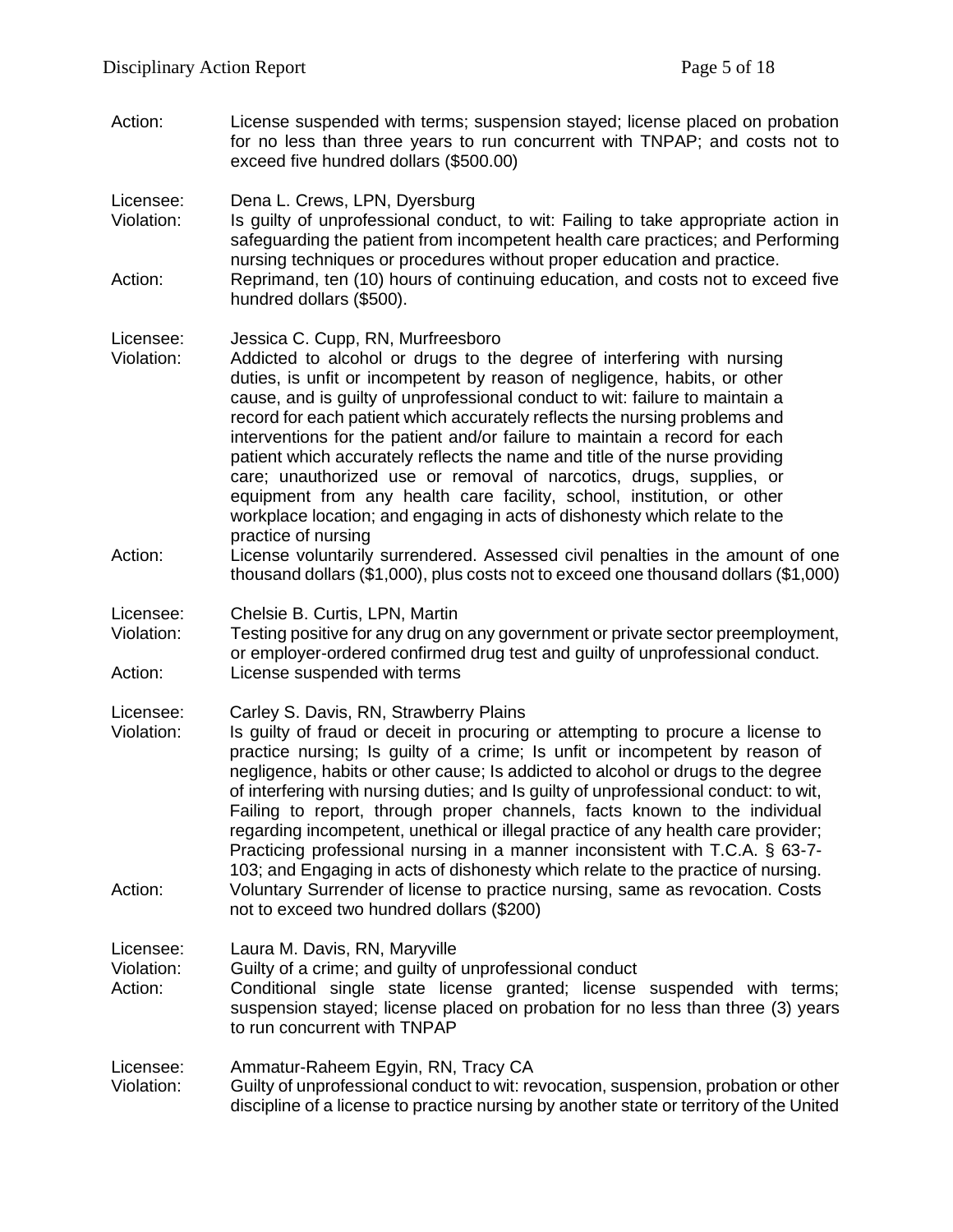States for any act or omission which would constitute grounds for the revocation, suspension, probation or other discipline of a license in this state; otherwise discipline a holder of a license, certificate, permit or authorization, if the applicant, licensee or certificate or permit holder has been disciplined by another state of the United States for any acts or omissions that would constitute grounds for discipline of a person licensed, certified, permitted or authorized in this state

Action: License suspended until Respondent submits proof of full compliance with California Order and that the California Board of Nursing has lifted the probation from the Respondent's license

#### Licensee: Amanda D. Flowers, R.N. Hampshire

Violation: Is unfit or incompetent by reason of negligence, habits or other cause, is addicted to alcohol or drugs to the degree of interfering with nursing duties; and is guilty of unprofessional conduct to wit: failure to maintain a record for each patient which accurately reflects the nursing problems and interventions for the patient and/or failure to maintain a record for each patient which accurately reflects the name and title of the nurse providing care; making false or materially incorrect, inconsistent or unintelligible entries in any patient records or in the records of any health care facility, school, institution or other work place location pertaining to the obtaining, possessing or administration of any controlled substance as defined in the Federal Controlled Substances Act; unauthorized use or removal of narcotics, drugs, supplies, or equipment from any health care facility, school, institution or other work place location; the use of any intoxicating beverage or the illegal use of any narcotic or dangerous drug while on duty in any health care facility, school, institution, or other work place location; being under the influence of alcoholic beverages, or under the influence of drugs which impair judgment while on duty in any health care facility, school, institution or other work place location; and engaging in acts of dishonesty which relate to the practice of nursing Action: License suspended (minimum six (6) months) with terms

#### Licensee: Lily Gailmard, RN, Nashville

Violation: Addicted to alcohol or drugs to the degree of interfering with nursing duties; and guilty of unprofessional conduct; to wit: making false or materially incorrect, inconsistent or unintelligible entries in any patient records or in the records of any health care facility, school, institution, or other work place location pertaining to the obtaining, possessing, or administration of any controlled substance as defined in the Federal Controlled Substances Act; unauthorized use or removal of narcotics, drugs, supplies, or equipment from any health care facility, school, institution or other workplace location; engaging in acts of dishonesty which relate to the practice of nursing; and being under the influence of alcoholic beverages, or under the influence of drugs which impair judgement while on duty in any health care facility, school, institution, or other workplace location Action: License suspended with terms

#### Licensee: Andrew Gibson, LPN, Bartlett

Violation: Is unfit or incompetent by reason of negligence, habits, or other cause; and is guilty of unprofessional conduct, to wit: failure to maintain a record for each patient which accurately reflects the nursing problems and interventions for the patient and/or failure to maintain a record for each patient which accurately reflects the name and title of the nurse providing care; abandoning or neglecting a patient requiring nursing care; failing to take appropriate action in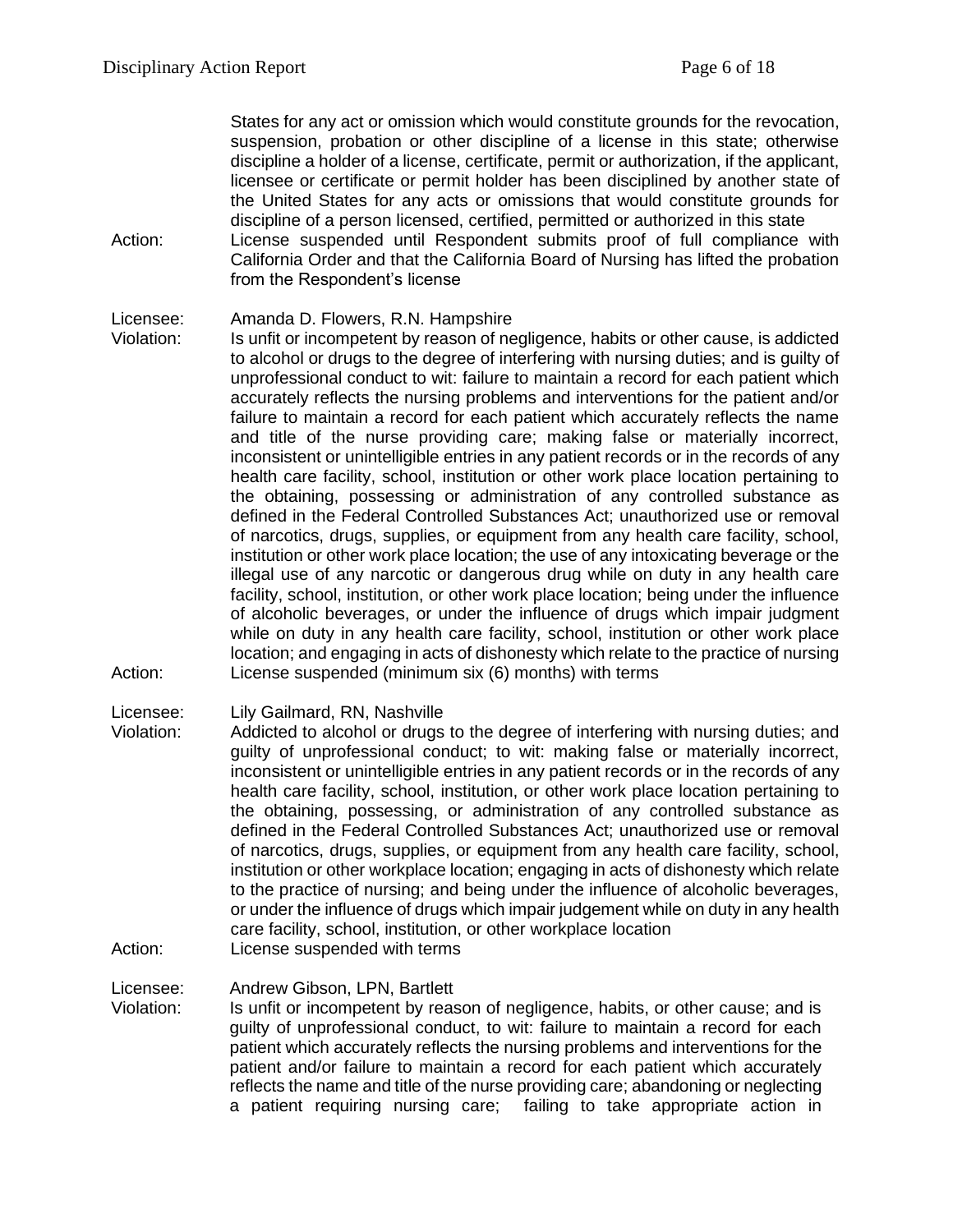| Action:                            | safeguarding the patient from incompetent health care practices; and engaging<br>in acts of dishonesty which relate to the practice of nursing.<br>Probation for at least twelve (12) months. Multistate privilege is Deactivated.<br>Complete ten (10) additional continuing education credit hours, to wit: at least<br>one (1) credit hour in each of medication administration, Alzheimer's and/or<br>dementia patient care medical documentation, and ethics, and any remaining<br>CE hours must be regarding any of these subjects. Seven hundred fifty dollars<br>(\$750) civil penalty, costs not to exceed one thousand dollars (\$1,000).                                                                                                                                                                                                                                                                                                                                                   |
|------------------------------------|-------------------------------------------------------------------------------------------------------------------------------------------------------------------------------------------------------------------------------------------------------------------------------------------------------------------------------------------------------------------------------------------------------------------------------------------------------------------------------------------------------------------------------------------------------------------------------------------------------------------------------------------------------------------------------------------------------------------------------------------------------------------------------------------------------------------------------------------------------------------------------------------------------------------------------------------------------------------------------------------------------|
| Licensee:<br>Violation:<br>Action: | Rebecca N. Griffith, R.N., Williston<br>Testing positive for any drug on any government or private sector preemployment,<br>or employer-ordered confirmed drug test and guilty of unprofessional conduct.<br>License suspended with terms                                                                                                                                                                                                                                                                                                                                                                                                                                                                                                                                                                                                                                                                                                                                                             |
| Licensee:<br>Violation:<br>Action: | Mallory Hamsher, APRN/RN, Nashville<br>Pursuant to Tenn. Code Ann. 63-7-115 (a)(1(C)(F)<br>Denial of multistate privilege application                                                                                                                                                                                                                                                                                                                                                                                                                                                                                                                                                                                                                                                                                                                                                                                                                                                                 |
| Licensee:<br>Violation:            | Ashley Harp, RN, Clarksville<br>Guilty of unprofessional conduct; to wit: Failure to maintain a record for each<br>patient which accurately reflects the nursing problems and interventions for the<br>patient and/or failure to maintain a record for each patient which accurately                                                                                                                                                                                                                                                                                                                                                                                                                                                                                                                                                                                                                                                                                                                  |
| Action:                            | reflects the name and title of the nurse providing care<br>Reprimand; Ten (10) CE hours to be completed within six (6) months: Five (5) in<br>ethics, Five (5) in medication administration; plus Costs not to exceed two<br>hundred fifty dollars (\$250)                                                                                                                                                                                                                                                                                                                                                                                                                                                                                                                                                                                                                                                                                                                                            |
| Licensee:<br>Violation:<br>Action: | Susan M. Haston, LPN, Jackson<br>Guilty of a crime<br>Conditional single state license granted; license suspended with terms                                                                                                                                                                                                                                                                                                                                                                                                                                                                                                                                                                                                                                                                                                                                                                                                                                                                          |
| Licensee:<br>Violation:<br>Action: | Megan Holtsclaw, LPN, Butler<br>Has violated, directly or indirectly, [a] lawful order of the board.<br>License revocation. Multistate privilege deactivation.                                                                                                                                                                                                                                                                                                                                                                                                                                                                                                                                                                                                                                                                                                                                                                                                                                        |
| Licensee:<br>Violation:            | Kimberly Jones, R.N., A.P.R.N., Collierville, Tennessee<br>Is unfit or incompetent by reason of negligence, habits, or other cause; Has<br>violated or attempted to violate, directly or indirectly, or assisted in or abetted the<br>violation of or conspired to violate any provision of this chapter or any lawful order<br>of the board issued pursuant thereto; Guilty of unprofessional conduct; to wit:<br>failure to maintain a record for each patient which accurately reflects the nursing<br>problems and interventions for the patient and/or failure to maintain a record for<br>each patient which accurately reflects the name and title of the nurse providing<br>care; failing to take appropriate action in safeguarding the patient from<br>incompetent health care practices; over-prescribing or prescribing in a manner<br>inconsistent with Rules 1000-04-.08 and 1000-04-.09; practicing professional<br>nursing in a manner inconsistent with Tenn. Code. Ann. § 63-7-103. |
| Action:                            | RN license and APRN certificate reprimanded; must notify any physicians or<br>podiatrists Respondent collaborates with within thirty (30) days; Respondent shall<br>not prescribe opioids for six (6) months; must complete the two (2) day course<br>titled Intensive Course in Medical Documentation at Case Western within one                                                                                                                                                                                                                                                                                                                                                                                                                                                                                                                                                                                                                                                                     |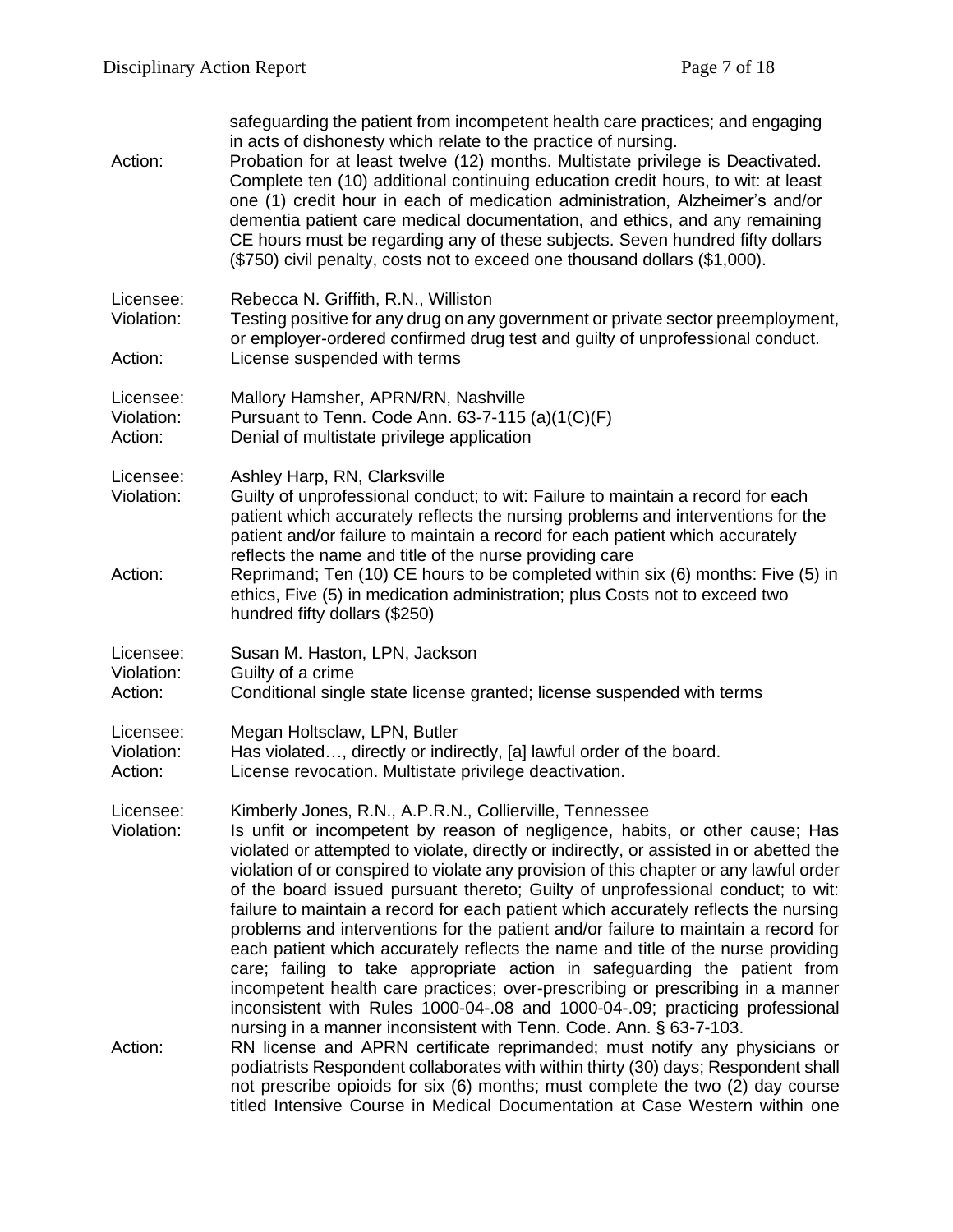|                                    | hundred fifty (150) days; must complete the two (2) day course Prescribing<br>Controlled Drugs: Critical Issues and Common Pitfalls for Advanced Practice<br>Nurses at Vanderbilt University within one hundred fifty (150) days; assessed civil<br>penalty in the amount of one thousand dollars (\$1,000); plus costs not to exceed<br>five thousand dollars (\$5,000)            |
|------------------------------------|-------------------------------------------------------------------------------------------------------------------------------------------------------------------------------------------------------------------------------------------------------------------------------------------------------------------------------------------------------------------------------------|
| Licensee:<br>Violation:<br>Action: | Lisa D. Jones, RN, Louisville<br>Guilty of unprofessional conduct<br>Conditional license granted with terms; license suspended; suspension stayed;<br>license placed on probation for no less than three (3) years to run concurrent with<br><b>TNPAP</b>                                                                                                                           |
| Licensee:<br>Violation:            | Wendy G. Kirchhofer, RN,<br>Is unfit or incompetent by reason of negligence, habits or other cause; and is guilty                                                                                                                                                                                                                                                                   |
| Action:                            | of unprofessional conduct.<br>License suspended with terms; assessed civil penalty in the amount of five<br>hundred dollars (\$500); plus costs not to exceed five hundred dollars (\$500)                                                                                                                                                                                          |
| Licensee:<br>Violation:            | Melvin K. Kitts, RN, Bristol<br>Is addicted to alcohol or drugs to the degree of interfering with nursing duties; and<br>is guilty of unprofessional conduct.                                                                                                                                                                                                                       |
| Action:                            | Voluntary Surrender of license to practice nursing, same as revocation                                                                                                                                                                                                                                                                                                              |
| Licensee:<br>Violation:<br>Action: | Jessica A. Ledwa, RN, Memphis<br>Is unfit or incompetent by reason of negligence, habits or other cause, is mentally<br>incompetent, and is guilty of unprofessional conduct to wit: engaging in acts of<br>dishonesty which relate to the practice of nursing.<br>License suspended with terms                                                                                     |
| Licensee:<br>Violation:<br>Action: | Rachel Marie Scruggs Lewers, LPN, Olive Branch MS<br>Is unfit of incompetent by reason of negligence, habits or other cause; and is guilty<br>of unprofessional conduct; impersonating another licensed practitioner; and<br>engaging in acts of dishonesty which relate to the practice of nursing.<br>Voluntary Surrender of multistate privilege to practice nursing in State of |
|                                    | Tennessee, same as revocation                                                                                                                                                                                                                                                                                                                                                       |
| Licensee:<br>Violation:<br>Action: | Andrea L. Marshall, RN, Bristol<br>Is guilty of a crime<br>Voluntary Surrender multistate privilege to practice nursing under Tennessee RN<br>license, same as revocation                                                                                                                                                                                                           |
| Licensee:<br>Violation:            | Kejuana McCutcheon, Medication Aide applicant, Nashville<br>Is guilty of fraud or deceit in procuring or attempting to procure a certificate as a<br>medication aide and is guilty of a crime                                                                                                                                                                                       |
| Action:                            | Application for Medication Aide Certificate denied                                                                                                                                                                                                                                                                                                                                  |
| Licensee:<br>Violation:            | Renee N. Melton, LPN, Monroe<br>Is guilty of unprofessional conduct; making false or materially incorrect,<br>inconsistent or unintelligible entries in any patient records or in the records of any<br>health care facility, school, institution or other workplace location pertaining to the                                                                                     |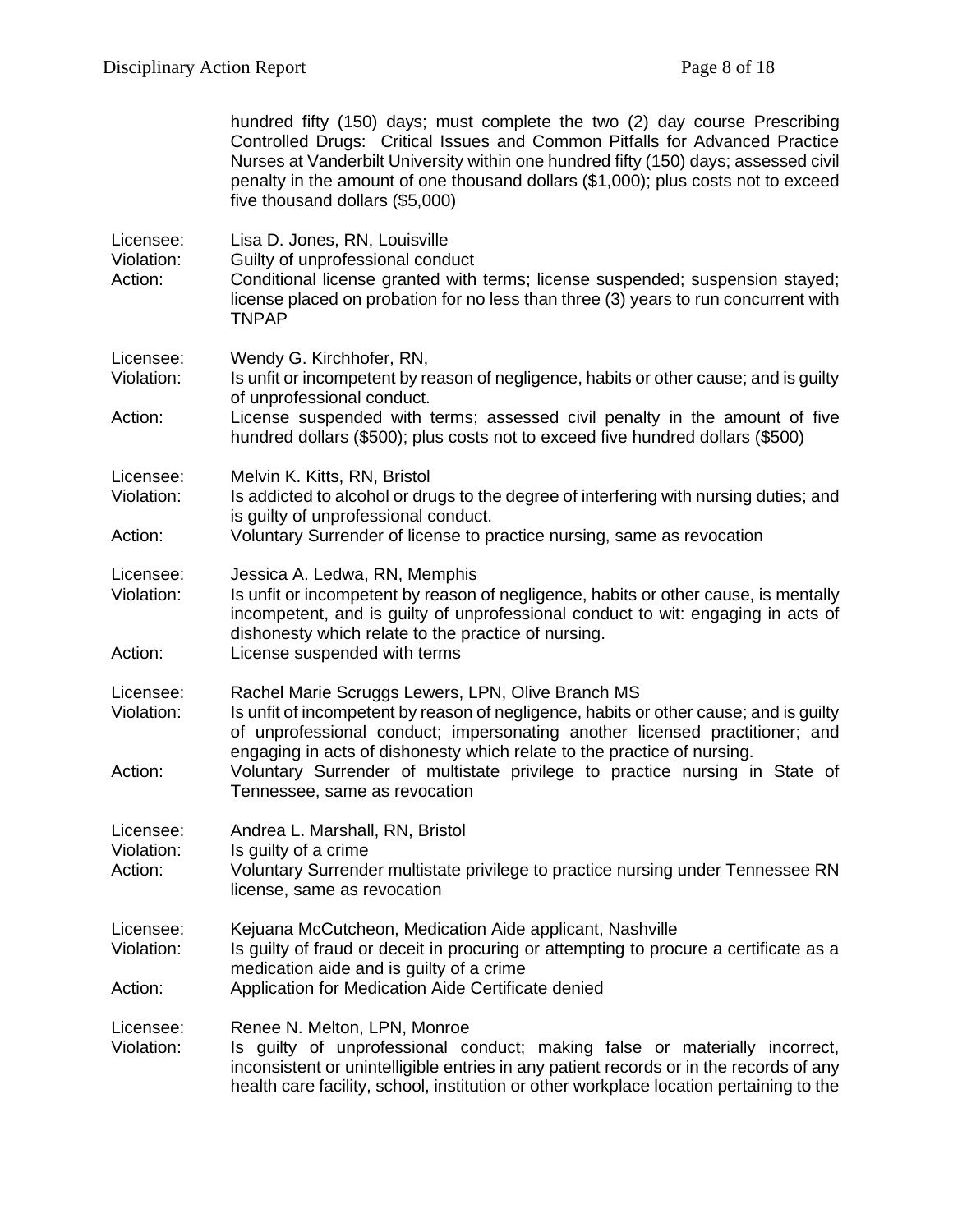| Action:                            | obtaining, possessing or administration of any controlled substance as defined in<br>the Federal Controlled Substances Act.<br>License placed on probation for no less than twelve (12) months, must obtain ten<br>(10) continuing education hours in medication administration, proper handling of<br>controlled substances, and ethics                                                                                                                                                                                                                                                                                                                                                                                                                                                                                                                                                                                                                                                   |
|------------------------------------|--------------------------------------------------------------------------------------------------------------------------------------------------------------------------------------------------------------------------------------------------------------------------------------------------------------------------------------------------------------------------------------------------------------------------------------------------------------------------------------------------------------------------------------------------------------------------------------------------------------------------------------------------------------------------------------------------------------------------------------------------------------------------------------------------------------------------------------------------------------------------------------------------------------------------------------------------------------------------------------------|
| Licensee:<br>Violation:<br>Action: | Lindsay N. Monroe, LPN, Morristown<br>Is guilty of unprofessional conduct<br>License suspended with terms; plus costs not to exceed five hundred dollars<br>(\$500)                                                                                                                                                                                                                                                                                                                                                                                                                                                                                                                                                                                                                                                                                                                                                                                                                        |
| Licensee:<br>Violation:<br>Action: | Carlee B. Myers, LPN, Dyersburg<br>Guilty of a crime; guilty of fraud or deceit in procuring or attempting to procure a<br>license to practice nursing; guilty of unprofessional conduct<br>License suspended with terms                                                                                                                                                                                                                                                                                                                                                                                                                                                                                                                                                                                                                                                                                                                                                                   |
| Licensee:<br>Violation:            | Jennifer Susan Notestine, LPN, Mt Juliet<br>Guilty of unprofessional conduct to wit: Revocation, suspension, probation or<br>other discipline of a license to practice nursing by another state or territory of the<br>United States for any act or omission which would constitute grounds for the<br>revocation, suspension, probation or other discipline of a license in this state;<br>otherwise discipline a holder of a license, certificate, permit or authorization, if<br>the applicant, licensee or certificate or permit holder has been disciplined by<br>another state of the United States for any acts or omissions that would<br>constitute grounds for discipline of a person licensed, certified, permitted or<br>authorized in this state.                                                                                                                                                                                                                             |
| Action:                            | License revoked; plus costs not to exceed two hundred fifty dollars (\$250)                                                                                                                                                                                                                                                                                                                                                                                                                                                                                                                                                                                                                                                                                                                                                                                                                                                                                                                |
| Licensee:<br>Violation:<br>Action: | Robin Oaks, RN, Kingsport<br>Is quilty of unprofessional conduct, to wit: intentionally or negligently causing<br>physical or emotional injury to a patient; failing to take appropriate action in<br>safeguarding the patient from incompetent health care practices.<br>Probation for no less than six (6) months. Multistate privilege is Deactivated.<br>Complete ten (10) additional continuing education credit hours, to wit: at least one<br>hour in each of medication administration and care of psychiatric patients; and<br>any remaining CE hours must be regarding either of these subjects. Civil penalty<br>in the amount of one hundred dollars (\$100), plus costs not to exceed one<br>thousand dollars (\$1,000).                                                                                                                                                                                                                                                      |
| Licensee:<br>Violation:            | Eric Peaden, RN, Hendersonville<br>Addicted to alcohol or drugs to the degree of interfering with nursing duties; and<br>guilty of unprofessional conduct; to wit: unauthorized use or removal of narcotics,<br>drugs, supplies, or equipment from any health care facility, school, institution or<br>other workplace location; use of any intoxicating beverage or illegal use of any<br>narcotic or dangerous drug while on duty in any health care facility, school,<br>institution, or other work place location; being under the influence of alcoholic<br>beverages, or under the influence of drugs which impair judgement while on duty<br>in any health care facility, school, institution, or other workplace location;<br>engaging in acts of dishonesty which relate to the practice of nursing; and refusing<br>to submit to a drug test or testing positive for any drug on any government or<br>private sector preemployment, or employer-ordered confirmed drug test; the |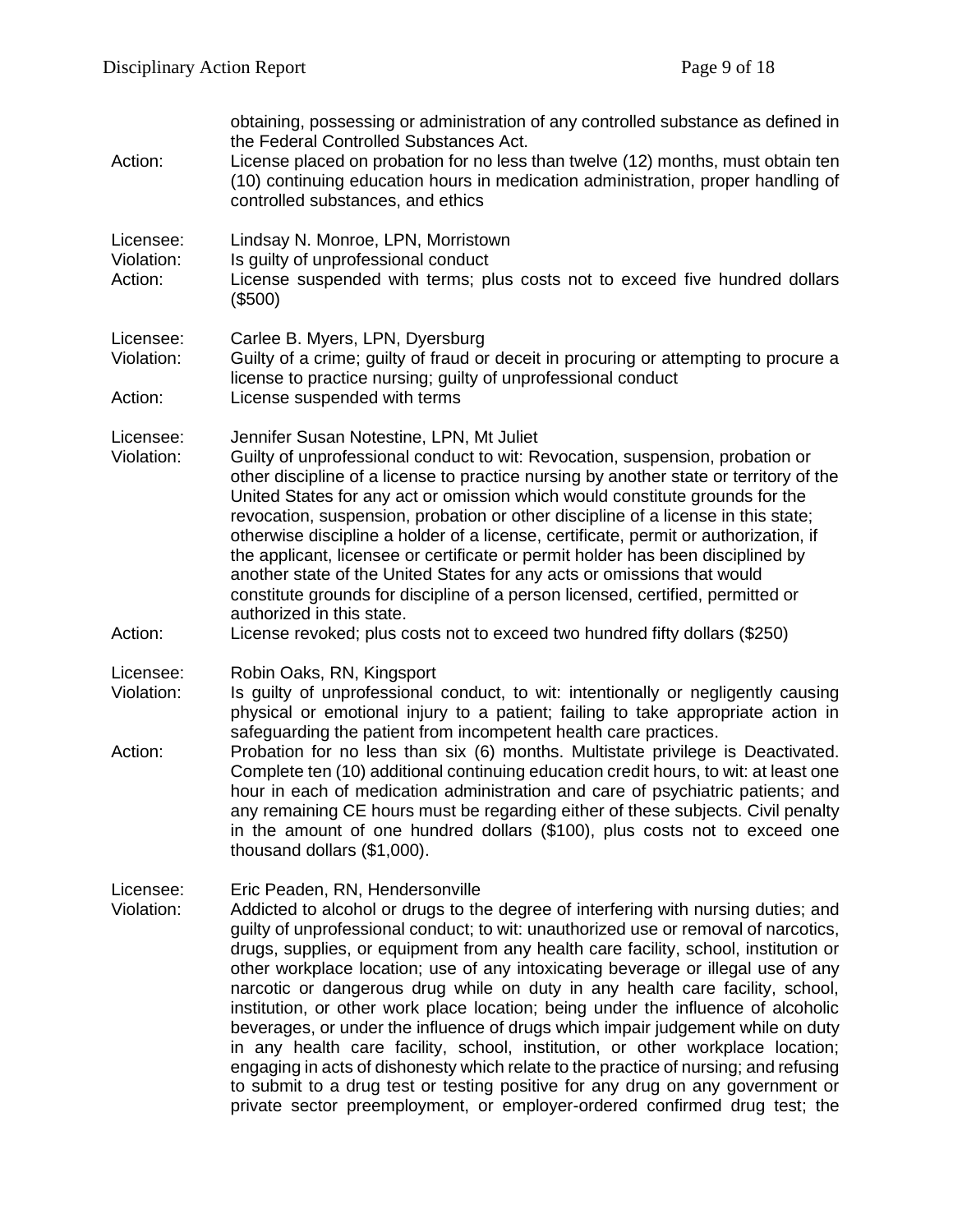board shall suspend the license, certificate, permit, or authorization of a healthcare practitioner who has been referred to the substance abuse peer assistance or treatment program pursuant to this subsection when the practitioner fails to comply with the terms and conditions of the program Action: License suspended with terms

Licensee: Tootie L. Ritchey, RN, Hixson

Violation: Guilty of unprofessional conduct; to wit: has violated or attempted to violate, directly or indirectly, or assisted in or abetted the violation of, or conspired to violate, any provision of this chapter or any lawful order of the board issued pursuant thereto; failure to maintain a record for each patient which accurately reflects the nursing problems and interventions for the patient and/or failure to maintain a record for each patient which accurately reflects the name and title of the nurse providing care; practicing professional nursing in a manner inconsistent with TCA § 63-7-103;and engaging in acts of dishonesty which relate to the practice of nursing

Action: License voluntarily surrendered

Licensee: Tabitha Russell, RN, Lexington

Violation: Is addicted to alcohol or drugs to the degree of interfering with nursing duties; is guilty of unprofessional conduct, to wit: failure to maintain a record for each patient which accurately reflects the nursing problems and interventions for the patient; making false or materially incorrect, inconsistent or unintelligible entries in any patient records or in the records of any health care facility, school, institution or other work place location pertaining to the obtaining, possessing or administration of any controlled substance as defined in the Federal Controlled Substances Act; unauthorized use or removal of narcotics, drugs, supplies, or equipment from any health care facility, school, institution or other work place location; the use of any intoxicating beverage or the illegal use of any narcotic or dangerous drug while on duty in any health care facility, school, institution, or other work place location; being under the influence of alcoholic beverages, or under the influence of drugs which impair judgment while on duty in any health care facility, school, institution or other work place location; engaging in acts of dishonesty which relate to the practice of nursing.

Action: License suspended with terms; suspension stayed; license placed on probation for no less than three (3) years to run concurrent with TNPAP.

Licensee: Pamela D. Shockey, APRN/RN, Knoxville

Violation: Has violated or attempted to violate, directly or indirectly, or assisted in or abetted the violation of or conspired to violate any provision of this chapter or any lawful order of the board issued pursuant thereto; Guilty of unprofessional conduct; to wit: failure to maintain a record for each patient which accurately reflects the nursing problems and interventions for the patient and/or failure to maintain a record for each patient which accurately reflects the name and title of the nurse providing care; making false or materially incorrect entries in patient records; prescribing in a manner inconsistent with Rules 1000-04-.08 and 1000- 04-.09.

Action: RN license and APRN certificate suspended for a period of not less than one (1) year; must notify any collaborating physicians within ten (10) days; must complete the two (2) day course titled Intensive Course in Medical Documentation at Case Western within sixty (60) days; must complete the two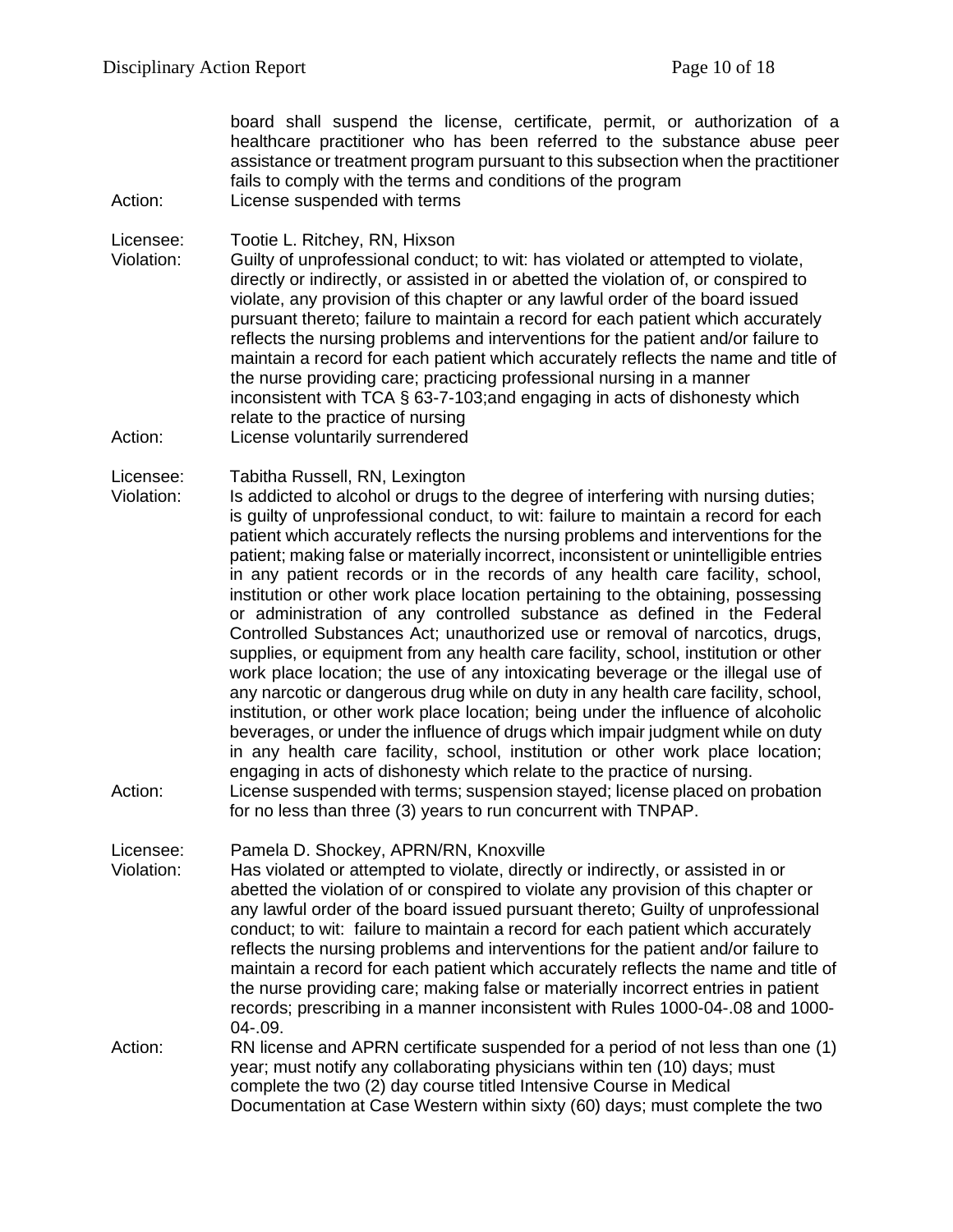|                                    | (2) day course Prescribing Controlled Drugs: Critical Issues and Common<br>Pitfalls for Advanced Practice Nurses at Vanderbilt University within sixty (60)<br>days; assessed civil penalties in the amount of three thousand dollars (\$3,000);<br>plus costs not to exceed five thousand dollars (\$5,000). After the expiration of<br>one (1) year and the completion of all coursework, payment of civil penalties,<br>and payment of costs, Respondent may petition the Board to have the<br>suspension lifted and her license placed on probation for a period of not less<br>than three (3) years. Within thirty (30) days of Respondent's license being<br>placed on probation, Respondent shall obtain practice monitoring through<br>Affiliated Monitors for a period of three (3) years. At the end of the three (3)<br>year probationary period, Respondent may petition the Board to lift the<br>restrictions imposed, as long as the Respondent has complied with Affiliated<br>Monitoring requirements as detailed in paragraph thirty (30) of the Consent<br>Order. |
|------------------------------------|-------------------------------------------------------------------------------------------------------------------------------------------------------------------------------------------------------------------------------------------------------------------------------------------------------------------------------------------------------------------------------------------------------------------------------------------------------------------------------------------------------------------------------------------------------------------------------------------------------------------------------------------------------------------------------------------------------------------------------------------------------------------------------------------------------------------------------------------------------------------------------------------------------------------------------------------------------------------------------------------------------------------------------------------------------------------------------------|
| Licensee:<br>Violation:            | Melissa Lynn Smith, RN Applicant, Hixson<br>Guilty of a crime                                                                                                                                                                                                                                                                                                                                                                                                                                                                                                                                                                                                                                                                                                                                                                                                                                                                                                                                                                                                                       |
| Action:                            | Conditional license granted; license suspended; suspension stayed; license<br>placed on probation for no less than three (3) years to run concurrent with TNPAP                                                                                                                                                                                                                                                                                                                                                                                                                                                                                                                                                                                                                                                                                                                                                                                                                                                                                                                     |
| Licensee:<br>Violation:            | Samantha Kitterman Spinks, APRN/RN, Cleveland<br>Guilty of unprofessional conduct; to wit: unauthorized use or removal of narcotics,<br>drugs, supplies, or equipment from any health care facility, school, institution or<br>other workplace location                                                                                                                                                                                                                                                                                                                                                                                                                                                                                                                                                                                                                                                                                                                                                                                                                             |
| Action:                            | APRN certificate and RN license suspended with terms; suspension stayed;<br>certificate and license placed on probation for no less than three (3) years to run<br>concurrent with TNPAP; and prohibited from prescribing controlled substances<br>for a period of not less than two (2) years unless the Respondent is working<br>in collaboration with a physician who is physically present at the same<br>practice site and is licensed to prescribe controlled substances in Tennessee                                                                                                                                                                                                                                                                                                                                                                                                                                                                                                                                                                                         |
| Licensee:<br>Violation:<br>Action: | Sammie D. Swindle, LPN, Reagan<br>Refusing to submit to a drug test or testing positive for any drug on any<br>government or private sector pre-employment or employee-ordered confirmed<br>drug test; unfit or incompetent by reason of negligence, habits or other cause;<br>mentally incompetent; and guilty of unprofessional conduct<br>License summarily suspended                                                                                                                                                                                                                                                                                                                                                                                                                                                                                                                                                                                                                                                                                                            |
|                                    |                                                                                                                                                                                                                                                                                                                                                                                                                                                                                                                                                                                                                                                                                                                                                                                                                                                                                                                                                                                                                                                                                     |
| Licensee:<br>Violation:            | Naomi Taylor, LPN, Knoxville<br>Is guilty of fraud or deceit in procuring or attempting to procure a license to<br>practice nursing; Is guilty of a crime; Guilty of unprofessional conduct                                                                                                                                                                                                                                                                                                                                                                                                                                                                                                                                                                                                                                                                                                                                                                                                                                                                                         |
| Action:                            | Probation for a period of not less than twelve (12) months; assessed civil<br>penalties in the amount of one thousand five hundred dollars (\$1,500); plus<br>costs not to exceed two hundred fifty dollars (\$250)                                                                                                                                                                                                                                                                                                                                                                                                                                                                                                                                                                                                                                                                                                                                                                                                                                                                 |
| Licensee:<br>Violation:            | Deborah Beatty Thurman, RN, Brentwood<br>Guilty of unprofessional conduct to wit: use of any intoxicating beverage or the<br>illegal use of any narcotic or dangerous drug while on duty in any health care<br>facility, school, institution, or other work place location; being under the<br>influence of alcoholic beverages, or under the influence of drugs which impair<br>judgment while on duty in any health care facility, school, institution or other                                                                                                                                                                                                                                                                                                                                                                                                                                                                                                                                                                                                                   |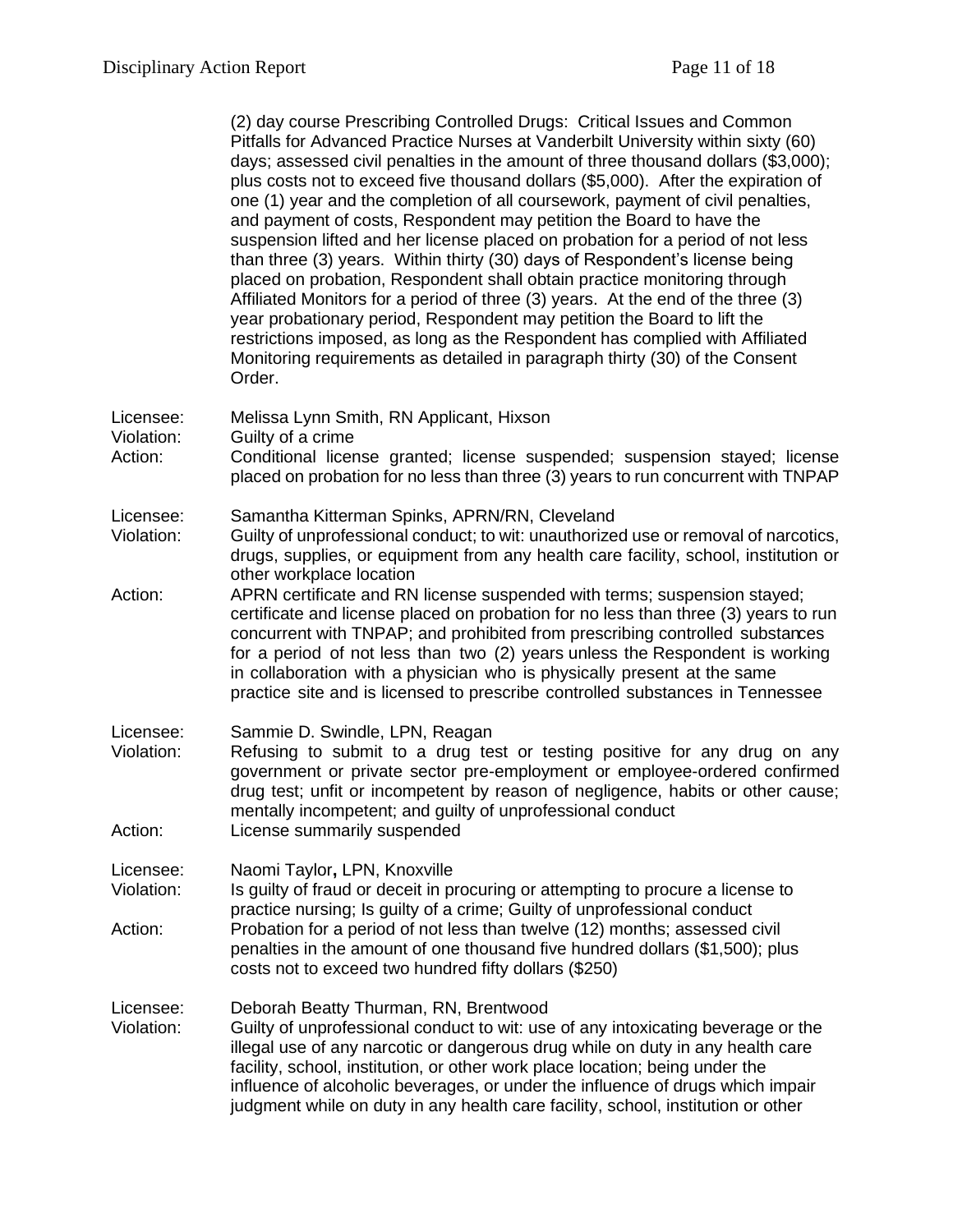| Action:                            | work place location; refusing to submit to a drug test or testing positive for any<br>drug on any government or private sector preemployment, or employer-ordered<br>confirmed drug test<br>License voluntarily surrendered                                                                                                                                                                                                                                                                                                                                                                                                                                                                                                                                                                                          |
|------------------------------------|----------------------------------------------------------------------------------------------------------------------------------------------------------------------------------------------------------------------------------------------------------------------------------------------------------------------------------------------------------------------------------------------------------------------------------------------------------------------------------------------------------------------------------------------------------------------------------------------------------------------------------------------------------------------------------------------------------------------------------------------------------------------------------------------------------------------|
| Licensee:<br>Violation:<br>Action: | Catherine A. Watson, MS RN, Hernando MS<br>Guilty of unprofessional conduct<br>Privilege to practice nursing within the State of Tennessee voluntarily<br>surrendered                                                                                                                                                                                                                                                                                                                                                                                                                                                                                                                                                                                                                                                |
| Licensee:<br>Violation:            | Katherine R. Wiggins, RN, Memphis<br>Is unfit or incompetent by reason of negligence, habits or other cause; and; is<br>guilty of unprofessional conduct; making false or materially incorrect,<br>inconsistent or unintelligible entries in any patient records or in the records of<br>any health care facility, school, institution or other workplace location pertaining<br>to the obtaining, possessing or administration of any controlled substance as<br>defined in the Federal Controlled Substances Act; unauthorized use or removal<br>of narcotics, drugs, supplies, or equipment from any health care facility,<br>institution or other workplace location; and engaging in acts of dishonesty which<br>relate to the practice of nursing.                                                             |
| Action:                            | License suspended with terms; suspension stayed; license placed on probation<br>for no less than three (3) years to run concurrent with TNPAP                                                                                                                                                                                                                                                                                                                                                                                                                                                                                                                                                                                                                                                                        |
| Licensee:<br>Violation:            | Thomas Daniel Yawn, RN, Old Hickory<br>Addicted to alcohol or drugs to the degree of interfering with nursing duties; and<br>guilty of unprofessional conduct; to wit: unauthorized use or removal of narcotics,<br>drugs, supplies, or equipment from any health care facility, school, institution or<br>other workplace location; use of any intoxicating beverage or illegal use of any<br>narcotic or dangerous drug while on duty in any health care facility, school,<br>institution, or other work place location; being under the influence of alcoholic<br>beverages, or under the influence of drugs which impair judgement while on duty<br>in any health care facility, school, institution, or other workplace location; and<br>engaging in acts of dishonesty which relate to the practice of nursing |

#### Action: License voluntarily surrendered

### **BOARD OF SOCIAL WORKER LICENSURE**

- Licensee: Gary O. Gallon, LCSW, Brentwood
- Violation: Unethical conduct: Engaging in sexual activities with current or former clients, failing to inform clients when a conflict of interest exists between the licensee and the client as well as the licensee's employer and the client, failing to make every effort to avoid dual relationships with clients and/or relationships that might impair the licensee's independent professional judgment and impair the quality of services provided to each client.
- Action: License suspended; suspension stayed and license placed on probation with terms for no less than three (3) years; must complete an approved boundary course within three (3) months; must be supervised by a practice monitor with weekly reviews and monthly reports to the disciplinary coordinator; Civil Penalty in the amount of one thousand dollars (\$1,000), to be paid in full within twentyfour (24) months; Costs not to exceed one thousand dollars (\$1,000), to be paid in full within twenty-four (24) months.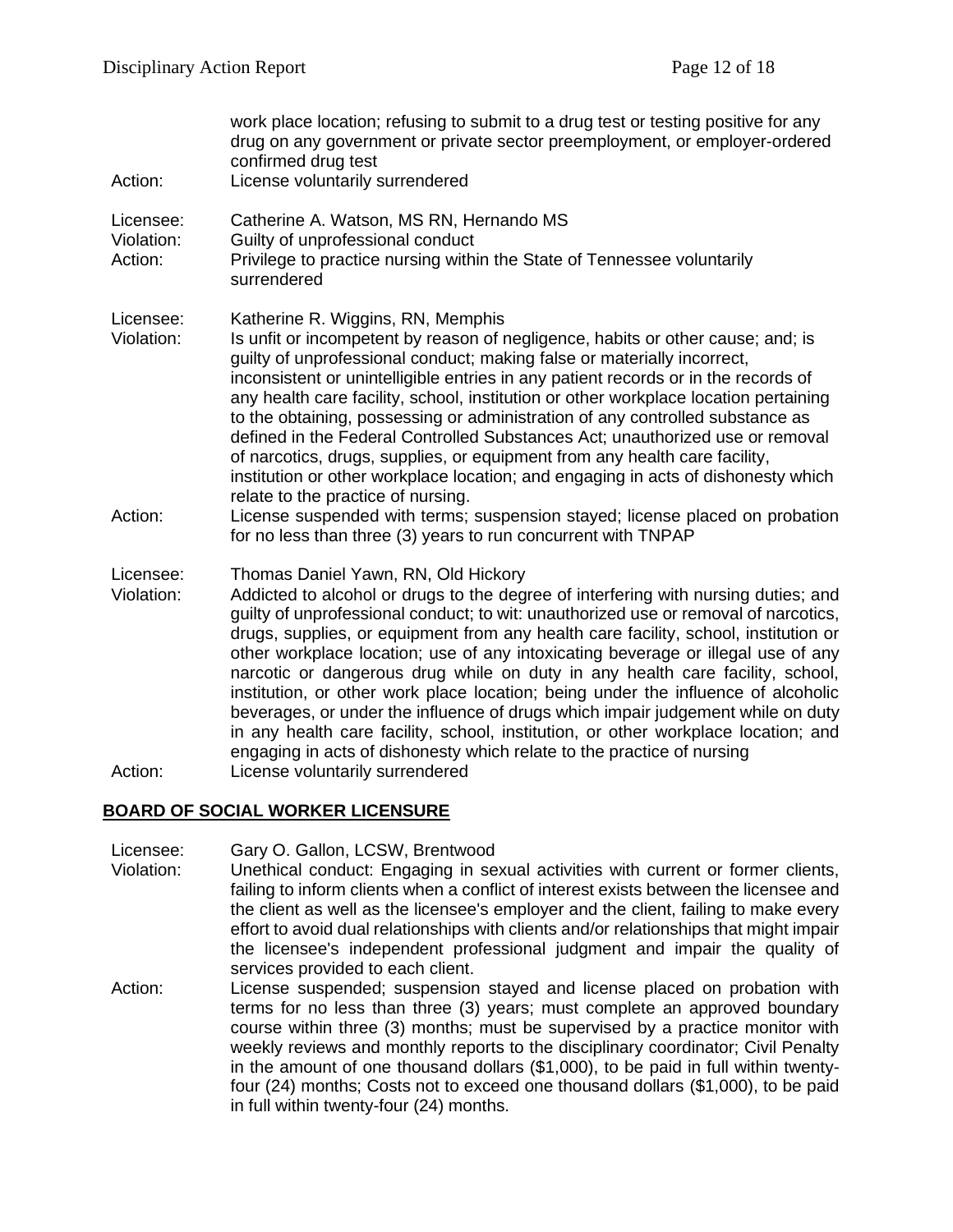Licensee: Christina Shelley, LMSW, Seymour

- Violation: Engaging in professional misconduct, unethical or unprofessional conduct, including but not limited to willful acts, negligence and conduct likely to deceive, defraud or harm the public or engaged in such conduct; failing to make every effort to avoid dual relationships with clients and/or relationships that might impair the licensee's independent professional judgment and impair the quality of services provided to each client.
- Action: License suspended; suspension stayed and license placed on probation with terms for no less than two (2) years; must complete an approved boundary course within three (3) months; must be supervised by a practice monitor with weekly reviews and monthly reports to the disciplinary coordinator; Civil Penalty in the amount of one thousand five hundred dollars (\$1,500), to be paid in full within twenty-four (24) months; Costs not to exceed five hundred dollars (\$500), to be paid in full within twenty-four (24) months.

## **BOARD OF ATHLETIC TRAINERS**

| Licensee:  | Amanda Prusak, AT, Johnson City                                                 |
|------------|---------------------------------------------------------------------------------|
| Violation: | Failed to timely renew license and continued to practice on an expired license. |
| Action:    | Agreed Citation; assessed civil penalty of six hundred dollars (\$600)          |
| Licensee:  | Larry D Ladd JR., AT, Knoxville                                                 |
| Violation: | Failed to timely renew license and continued to practice on an expired license. |
| Action:    | Agreed Citation; assessed civil penalty of one thousand dollars (\$1,000)       |
| Licensee:  | Laura Hope Guay, AT, Jonesborough                                               |
| Violation: | Failed to timely renew license and continued to practice on an expired license. |
| Action:    | Agreed Citation; assessed civil penalty of eight hundred dollars (\$800)        |
| Licensee:  | Ryan Christopher Murphy, AT, Etoway                                             |
| Violation: | Failed to timely renew license and continued to practice on an expired license. |
| Action:    | Agreed Citation; assessed civil penalty of one thousand dollars (\$1,000)       |

#### **BOARD OF OSTEOPATHIC EXAMINATION**

| Licensee:  | Matthew Henry Zimmerman, DO, Mt. Juliet                                  |
|------------|--------------------------------------------------------------------------|
| Violation: | Failed to properly maintain sufficient continuing education credits      |
| Action:    | Agreed citation; assessed civil penalties totaling eighty dollars (\$80) |
| Licensee:  | William Scott Foley, DO, Knoxville                                       |
| Violation: | Failed to properly maintain sufficient continuing education credits      |
| Action:    | Agreed citation; assessed civil penalties totaling eighty dollars (\$80) |

## **BOARD OF RESPIRATORY CARE**

Licensee: Donna G. Basinger, RRT, Strawberry Plains Violation: Failed to properly maintain sufficient continuing education credits Action: Agreed citation; must provide proof of one and a half (1.5) hours of continuing education credits plus five (5) penalty hours; assessed civil penalties in the amount of three hundred dollars (\$300)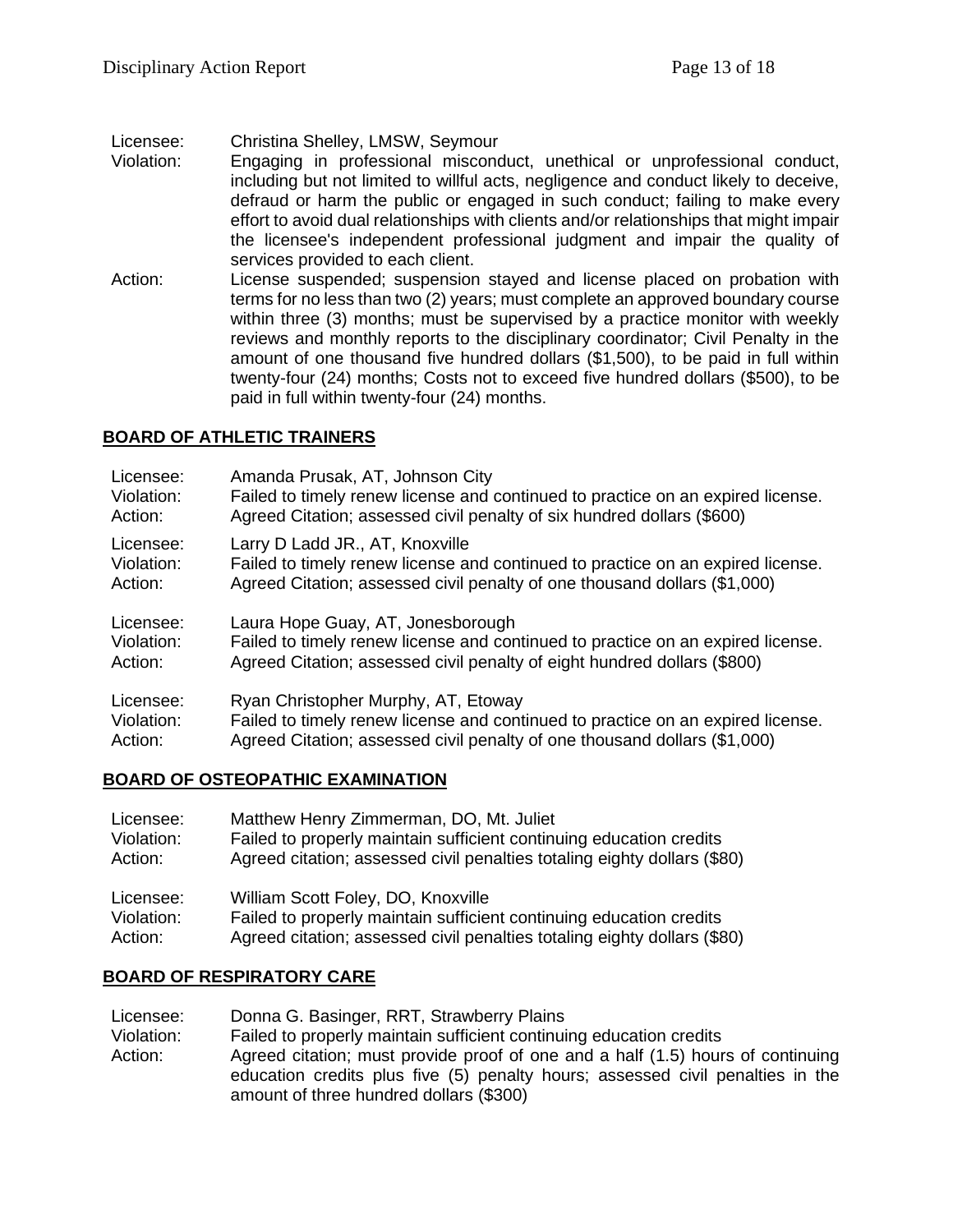| Licensee:<br>Violation:            | Jessica Alane Burgin, RRT, Ponte Vedra, FL<br>Intoxication or personal misuse of any drugs or the use of intoxicating liquors,<br>narcotics, controlled substances, controlled substance analogues or other drugs<br>or stimulants in such manner as to adversely affect the person's ability to<br>practice respiratory care          |
|------------------------------------|----------------------------------------------------------------------------------------------------------------------------------------------------------------------------------------------------------------------------------------------------------------------------------------------------------------------------------------|
| Action:                            | License suspended; should respondent obtain TnPAP approved evaluation that<br>recommends a return to practice but does not recommend monitoring with TnPAP<br>the suspension shall be lifted and license shall be placed on probation for a period<br>of three (3) years; assessed costs not to exceed ten thousand dollars (\$10,000) |
| Licensee:<br>Violation:<br>Action: | Jennifer Hensley Bise, CRT, Kingsport<br>Failed to properly maintain sufficient continuing education credits<br>Agreed citation; must provide proof of twelve (12) hours of continuing education<br>credits plus five (5) penalty hours; assessed civil penalties in the amount of three<br>hundred dollars (\$300)                    |
| Licensee:<br>Violation:<br>Action: | Christopher Garrett, CRT, Cookeville<br>Failed to timely renew license and practiced as a Certified Respiratory Therapist<br>on a lapsed license<br>Agreed citation; assessed civil penalties in the amount of two hundred dollars<br>$(\$200)$                                                                                        |
| Licensee:<br>Violation:<br>Action: | Debbie Mills Edenfield, CRT, Ripley<br>Failed to properly maintain sufficient continuing education credits<br>Agreed citation; must provide proof of five (5) hours of continuing education<br>credits plus five (5) penalty hours; assessed civil penalties in the amount of three<br>hundred dollars (\$300)                         |
| Licensee:<br>Violation:<br>Action: | Joseph Kirk, RRT, Gray<br>Failed to timely renew license and practiced as a Certified Respiratory Therapist<br>on a lapsed license<br>Agreed citation; assessed civil penalties in the amount of five hundred dollars<br>(\$500)                                                                                                       |
| Licensee:<br>Violation:<br>Action: | Joseph Robert Toussant, CRT, Nashville<br>Failed to properly maintain sufficient continuing education credits<br>Agreed citation; must provide proof of twelve (12) hours of continuing education<br>credits plus five (5) penalty hours; assessed civil penalties in the amount of three<br>hundred dollars (\$300)                   |
| Licensee:<br>Violation:<br>Action: | Joseph Kirk, RRT, Gray<br>Failed to timely renew license and practiced as a Certified Respiratory Therapist<br>on a lapsed license<br>Agreed citation; assessed civil penalties in the amount of five hundred dollars<br>(\$500)                                                                                                       |
| Licensee:<br>Violation:            | John J. Moore, CRT, Nashville<br>Guilty of unprofessional conduct; to wit: unauthorized use or removal of narcotics,<br>drugs, supplies, or equipment from any health care facility, school, institution, or                                                                                                                           |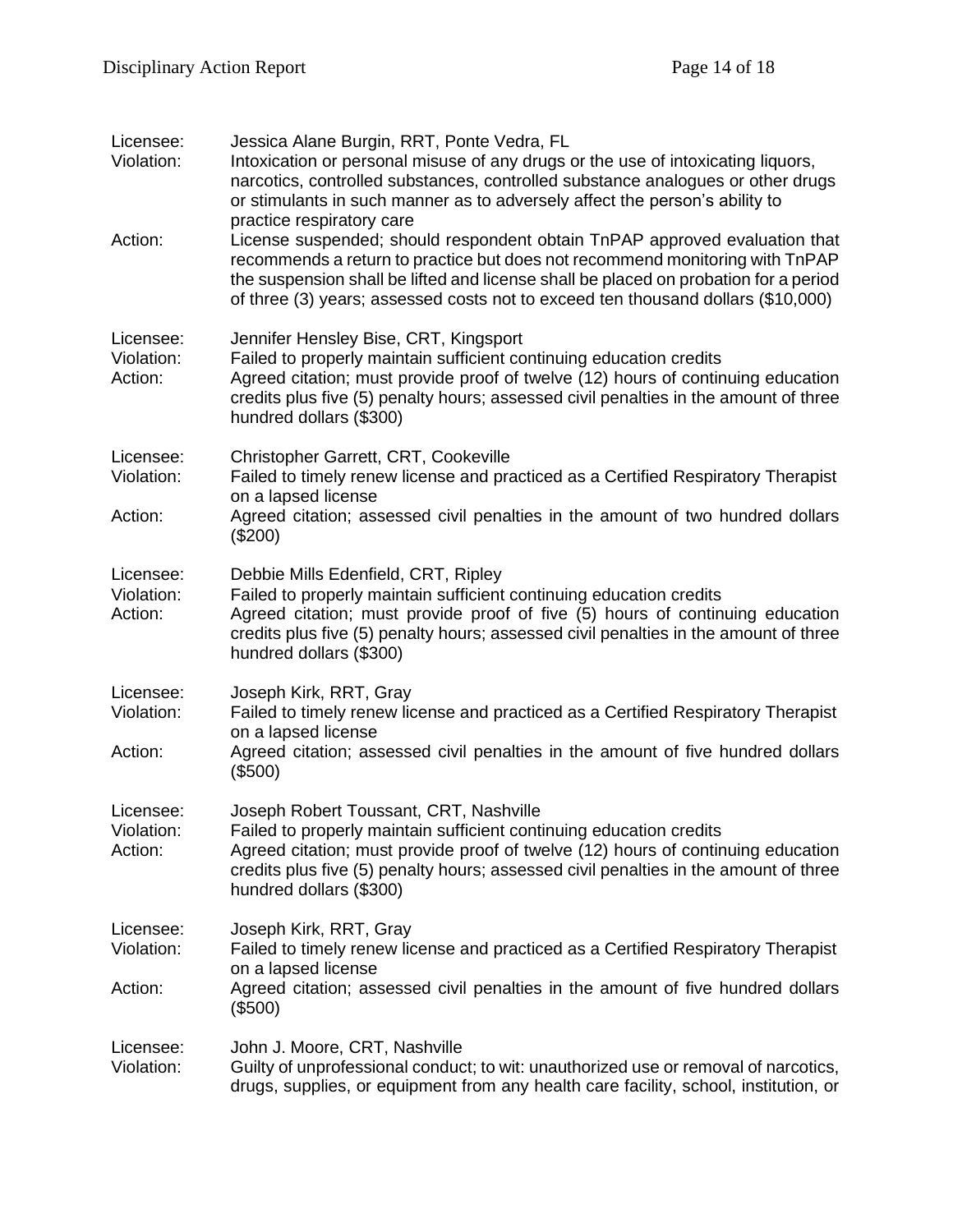other workplace location; engaging in acts of dishonesty; immoral, unethical, unprofessional or dishonorable conduct Action: License revoked; assessed civil penalties in the amount of five hundred dollars (\$500); plus costs not to exceed ten thousand dollars (\$10,000)

Licensee: Natasha A. Stanley, RRT, Memphis

- Violation: Intoxication or personal misuse of any drugs or the use of intoxicating liquors, narcotics, controlled substances, controlled substance analogues or other drugs or stimulants in such manner as to adversely affect the person's ability to practice respiratory care
- Action: License suspended; should respondent obtain TnPAP approved evaluation that recommends a return to practice but does not recommend monitoring with TnPAP the suspension shall be lifted and license shall be placed on probation for a period of three (3) years; assessed costs not to exceed ten thousand dollars (\$10,000)

## **BOARD OF MASSAGE LICENSURE**

| Licensee:<br>Violation:<br>Action: | Tabitha A. Aranda, LMT, Olive Branch, MS<br>Practice in unlicensed massage establishment<br>License reprimanded; assessed civil penalties in the amount of two hundred<br>dollars (\$200), plus costs not to exceed one thousand dollars (\$1,000)               |
|------------------------------------|------------------------------------------------------------------------------------------------------------------------------------------------------------------------------------------------------------------------------------------------------------------|
| Licensee:<br>Violation:<br>Action: | Asian Massage, Dong Yan Liu, applicant, Clarksville, TN<br>Operating an establishment without a valid massage establishment license and<br>allowing the practice of massage by an unlicensed individual.<br>License application denied                           |
| Licensee:<br>Violation:<br>Action: | Asian Massage Establishment, Xiaoru Duan, applicant, Clarksville, TN<br>Operating an establishment without a valid massage establishment license and<br>allowing the practice of massage by an unlicensed individual<br>License reinstatement application denied |
| Licensee:<br>Violation:<br>Action: | Ying Chen, applicant, Cordova, TN<br>Failure to complete an appropriate massage education program<br>License application denied                                                                                                                                  |
| Licensee:<br>Violation:<br>Action: | Elite Multitude Services dba The Wax House, Establishment, Clarksville, TN<br>Guilty of operating as a massage establishment on a lapsed license.<br>Conditional License granted; assessed civil penalty of nine hundred dollars<br>(\$900)                      |
| Licensee:<br>Violation:<br>Action: | Fit-10, Massage Establishment, Tullahoma, TN<br>Guilty of operating as a massage establishment without a license.<br>Conditional license granted, assessed civil penalties in the amount of two<br>thousand five hundred dollars (\$2,500)                       |
| Licensee:<br>Violation:<br>Action: | iKnead Massage Therapy, Establishment, Nashville, TN<br>Guilty of operating as a massage establishment on a lapsed license.<br>Conditional License granted; assessed civil penalty of two thousand five<br>hundred dollars (\$2,500)                             |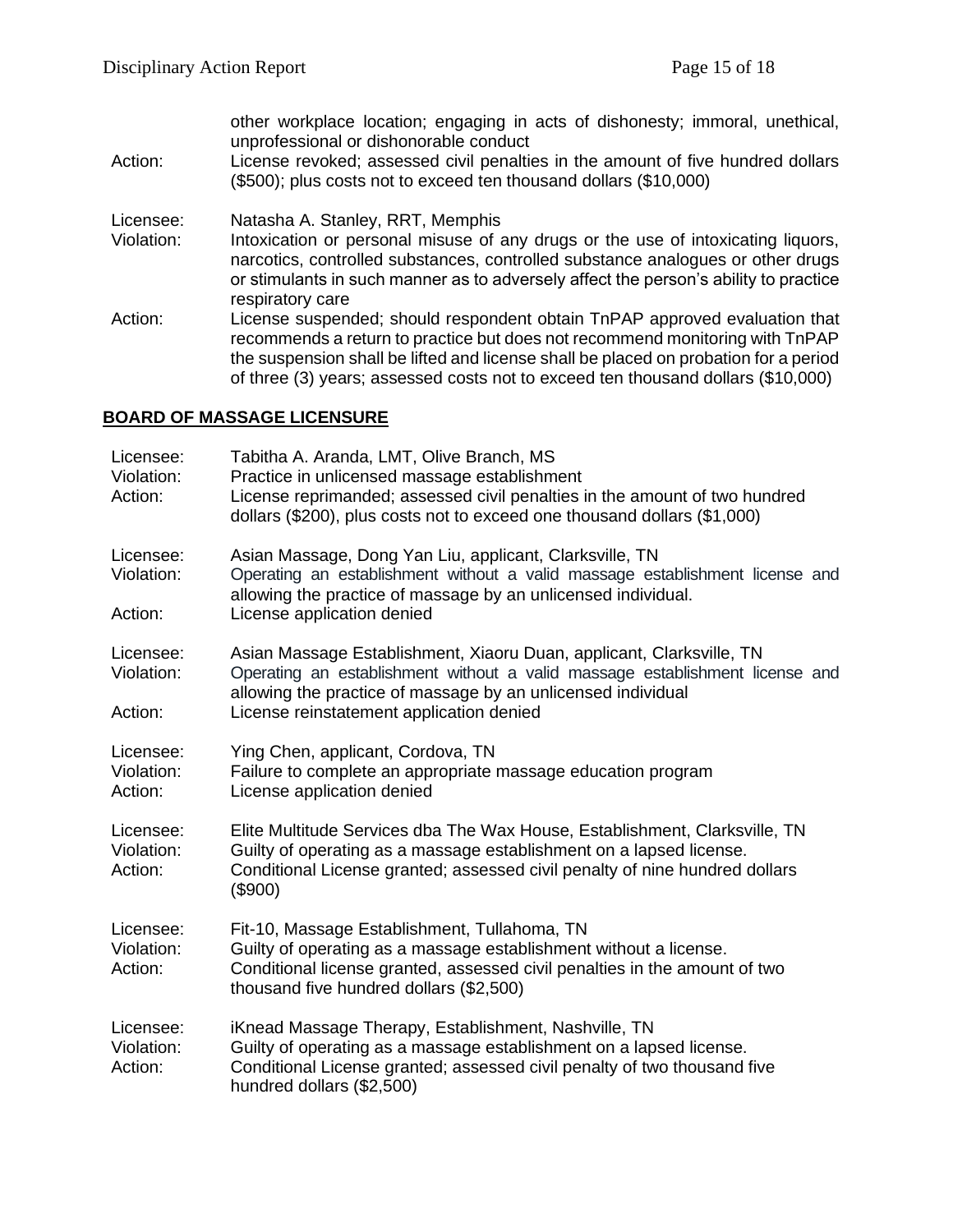| Licensee:<br>Violation:<br>Action: | Fuying Kou, applicant, Nashville, TN<br>Guilty of practicing massage therapy without a massage therapist license<br>License application denied                                                                                                                                                                                                                                                                                                            |
|------------------------------------|-----------------------------------------------------------------------------------------------------------------------------------------------------------------------------------------------------------------------------------------------------------------------------------------------------------------------------------------------------------------------------------------------------------------------------------------------------------|
| Licensee:<br>Violation:<br>Action: | Anita P. Lee, LMT, Antioch, TN<br>Practice in unlicensed massage establishment<br>License reprimanded; assessed civil penalties in the amount of three hundred<br>dollars (\$300), plus costs not to exceed one thousand dollars (\$1,000)                                                                                                                                                                                                                |
| Licensee:<br>Violation:<br>Action: | Christina M. Mobley, LMT, Cordova, TN<br>Failed to properly maintain sufficient continuing education credits for the 2015-<br>2016 CE cycle<br>License placed on probation until terms have been met; must successfully<br>complete seventeen (17) continuing education hours all for the 2015-2016 CE<br>cycle. Assessed civil penalties in the amount of five hundred fifty dollars (\$550),<br>plus costs not to exceed two thousand dollars (\$2,000) |
| Licensee:                          | Omni Hotels Management Corporation dba Mokara Spa, Establishment,<br>Nashville, TN                                                                                                                                                                                                                                                                                                                                                                        |
| Violation:                         | Owner and operator of the establishment is guilty of conviction of driving under<br>the influence, failure to report conviction timely.                                                                                                                                                                                                                                                                                                                   |
| Action:                            | Conditional License granted, must maintain TNPAP advocacy                                                                                                                                                                                                                                                                                                                                                                                                 |
| Licensee:<br>Violation:<br>Action: | The Recovery Lounge, Establishment, Franklin, TN<br>Guilty of operating as a massage establishment without a license.<br>Conditional License granted; assessed civil penalty of eight hundred dollars<br>(\$800)                                                                                                                                                                                                                                          |
| Licensee:<br>Violation:<br>Action: | Paige M. Schunn, LMT, Midway, TN<br>Practice while on expired license<br>Conditional license granted<br>** delayed reporting from September 2021**                                                                                                                                                                                                                                                                                                        |
| Licensee:<br>Violation:            | Thai Foot Massage, Establishment, JuanHong Chen, applicant, Germantown, TN<br>Guilty of fraud in the practice of massage or fraud or deceit in the licensee's<br>admission to the practice of massage                                                                                                                                                                                                                                                     |
| Action:                            | License application denied                                                                                                                                                                                                                                                                                                                                                                                                                                |
| Licensee:<br>Violation:            | Huidong Tian, LMT, Clarksville, TN<br>Allowing unlicensed practice in her massage establishment, practicing in an<br>unlicensed establishment, unethical/unprofessional conduct.                                                                                                                                                                                                                                                                          |
| Action:                            | License placed on probation for at least two (2) years and until terms have been<br>met; assessed civil penalties in the amount of one thousand three hundred<br>dollars (\$1,300), plus costs not to exceed three thousand dollars (\$3,000)                                                                                                                                                                                                             |
| Licensee:<br>Violation:<br>Action: | Xiaoyan Wang, applicant, Madison, AL<br>Failure to complete an appropriate massage education program<br>License application denied                                                                                                                                                                                                                                                                                                                        |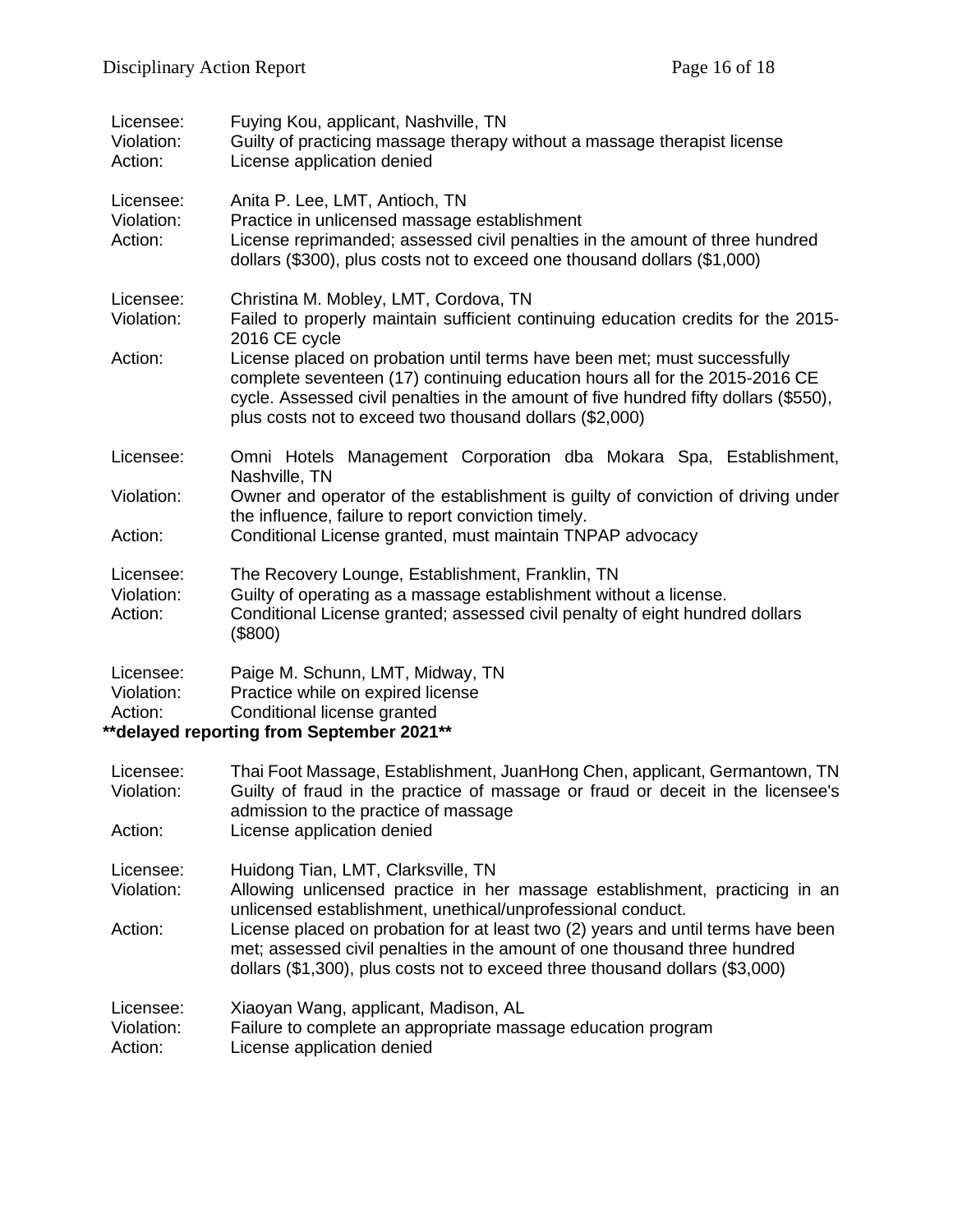| Licensee:  | Hua You, applicant, Nashville, TN                            |
|------------|--------------------------------------------------------------|
| Violation: | Failure to complete an appropriate massage education program |
| Action:    | License application denied                                   |

#### **BOARD OF PHYSICAL THERAPY**

| Licensee:<br>Violation: | Antonio McCall, PTA, Southhaven MS<br>Fraudulent billing/misrepresentation; Unprofessional, unethical, or dishonorable<br>conduct;                                                                                                                                                                                         |
|-------------------------|----------------------------------------------------------------------------------------------------------------------------------------------------------------------------------------------------------------------------------------------------------------------------------------------------------------------------|
| Action:                 | Two (2) year probation; six (6) hours additional continuing education in ethics<br>and jurisprudence; Six (6) type B civil penalties totaling one thousand five<br>hundred dollars (\$1,500); assessed costs not to exceed five thousand dollars<br>(\$5000)                                                               |
| Licensee:<br>Violation: | Nathaniel W. Lay, PT, Hendersonville, TN<br>Failure to adhere to ethics of physical therapy profession; failure to maintain<br>adequate patient records; promoting unnecessary treatment intervention for<br>financial gain of practitioner or third party                                                                 |
| Action:                 | One (1) year probation; Four (4) hours additional continuing education in ethics<br>and jurisprudence; Eight (8) additional hours of continuing education in dry<br>needling; Three (3) type B civil penalties totaling seven hundred fifty dollars<br>(\$750); assessed costs not to exceed six thousand dollars (\$6000) |

#### **BOARD OF PHARMACY**

| Licensee: | Smyrna Pharmacy & Wellness, Establishment, Smyrna, TN |  |  |
|-----------|-------------------------------------------------------|--|--|
|           |                                                       |  |  |

- Violation: Failed to comply with a lawful order or duly promulgated rule of the Board. Guilty of engaging in conduct prohibited or made unlawful relating to drugs or to the practice of pharmacy.
- Action: License reprimanded; assessed civil penalties in the amount of six thousand three hundred three dollars and seventy cents (\$6,303.70)
- Licensee: Walmart Pharmacy 10-0659, Establishment, Nashville, TN
- Allegedly engaged in conduct prohibited or made unlawful by any of the provisions of parts 2-5 of this chapter or any other laws of the state or of the United States relating to drugs or to the practice of pharmacy. Alleged failure to comply with a lawful order or duly promulgated rule of the Board. Alleged failure to properly complete a PIC Statement & conduct the corresponding controlled substance inventory.
- Action: Disciplined; assessed civil penalties in the amount of five hundred dollars (\$500)

#### **ABUSE REGISTRY**

| Name:       | Uniqua Wade      |
|-------------|------------------|
| Abuse:      | Misappropriation |
| Profession: | Unlicensed       |

| Name:       | <b>Judah Polk</b> |
|-------------|-------------------|
| Abuse:      | Abuse, Neglect    |
| Profession: | Unlicensed        |